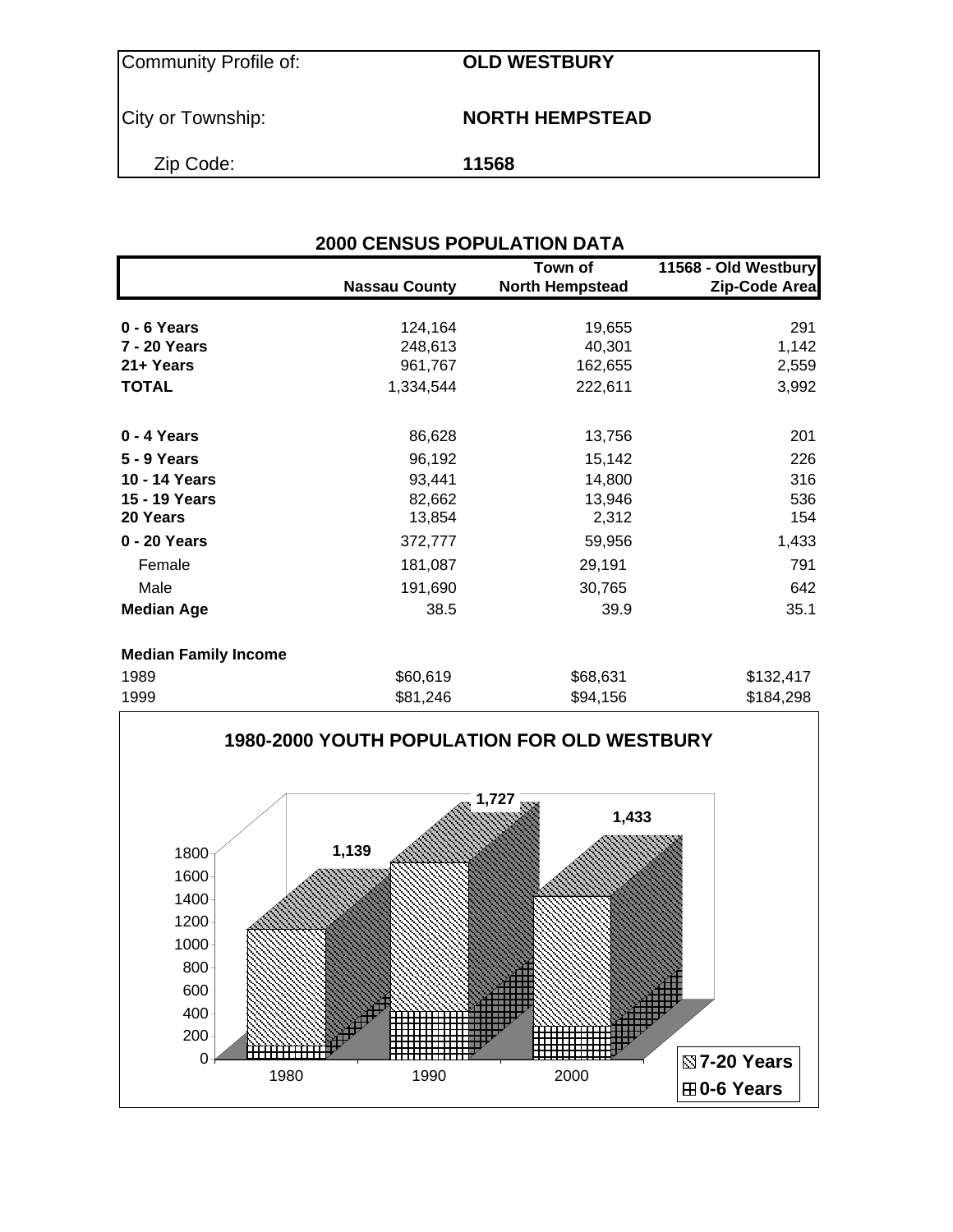### **2000 POPULATION PROJECTION DATA**

|                                                                                                                                                                                                                                                                                                                                                                                                                                                      | <b>Nassau County</b>                                                           | <b>Town of</b><br><b>North Hempstead</b> | 11568 - Old Westbury<br>Zip-Code Area                                                                                                                                                                                                                 |
|------------------------------------------------------------------------------------------------------------------------------------------------------------------------------------------------------------------------------------------------------------------------------------------------------------------------------------------------------------------------------------------------------------------------------------------------------|--------------------------------------------------------------------------------|------------------------------------------|-------------------------------------------------------------------------------------------------------------------------------------------------------------------------------------------------------------------------------------------------------|
|                                                                                                                                                                                                                                                                                                                                                                                                                                                      |                                                                                |                                          |                                                                                                                                                                                                                                                       |
| $0 - 6$ Years                                                                                                                                                                                                                                                                                                                                                                                                                                        | 118,978                                                                        | 17,596                                   | 315                                                                                                                                                                                                                                                   |
| 7 - 20 Years                                                                                                                                                                                                                                                                                                                                                                                                                                         | 231,792                                                                        | 36,149                                   | 881                                                                                                                                                                                                                                                   |
| 21+ Years                                                                                                                                                                                                                                                                                                                                                                                                                                            | 978,505                                                                        | 162,384                                  | 2,521                                                                                                                                                                                                                                                 |
| <b>TOTAL</b>                                                                                                                                                                                                                                                                                                                                                                                                                                         | 1,329,275                                                                      | 216,129                                  | 3,718                                                                                                                                                                                                                                                 |
| $0 - 4$ Years                                                                                                                                                                                                                                                                                                                                                                                                                                        | 83,639                                                                         | 12,094                                   | 216                                                                                                                                                                                                                                                   |
| $5 - 9$ Years                                                                                                                                                                                                                                                                                                                                                                                                                                        | 90,106                                                                         | 15,703                                   | 283                                                                                                                                                                                                                                                   |
| 10 - 14 Years                                                                                                                                                                                                                                                                                                                                                                                                                                        | 82,042                                                                         | 11,594                                   | 152                                                                                                                                                                                                                                                   |
| 15 - 19 Years                                                                                                                                                                                                                                                                                                                                                                                                                                        | 79,040                                                                         | 11,882                                   | 360                                                                                                                                                                                                                                                   |
| 20 Years                                                                                                                                                                                                                                                                                                                                                                                                                                             | 15,943                                                                         | 2,472                                    | 185                                                                                                                                                                                                                                                   |
| $0 - 20$ Years                                                                                                                                                                                                                                                                                                                                                                                                                                       | 350,770                                                                        | 53,744                                   | 1,196                                                                                                                                                                                                                                                 |
| 600                                                                                                                                                                                                                                                                                                                                                                                                                                                  |                                                                                |                                          |                                                                                                                                                                                                                                                       |
| 500                                                                                                                                                                                                                                                                                                                                                                                                                                                  |                                                                                |                                          |                                                                                                                                                                                                                                                       |
| 400                                                                                                                                                                                                                                                                                                                                                                                                                                                  |                                                                                |                                          |                                                                                                                                                                                                                                                       |
| 300 <sub>1</sub><br>$\begin{bmatrix} \mathbf{1} & \mathbf{1} & \mathbf{1} & \mathbf{1} & \mathbf{1} & \mathbf{1} & \mathbf{1} & \mathbf{1} & \mathbf{1} & \mathbf{1} & \mathbf{1} & \mathbf{1} & \mathbf{1} & \mathbf{1} & \mathbf{1} & \mathbf{1} & \mathbf{1} & \mathbf{1} & \mathbf{1} & \mathbf{1} & \mathbf{1} & \mathbf{1} & \mathbf{1} & \mathbf{1} & \mathbf{1} & \mathbf{1} & \mathbf{1} & \mathbf{1} & \mathbf{1} & \mathbf{1} & \mathbf{$ |                                                                                | 摩                                        | $2^{\frac{1}{2}}$ 0-4<br>$\Box$ 5-9<br>--------- <del>------------</del> 10-14<br>15-19                                                                                                                                                               |
|                                                                                                                                                                                                                                                                                                                                                                                                                                                      | No Carolina (no Carolina)<br>×.<br><b>Management of the Contract Of T</b><br>× |                                          |                                                                                                                                                                                                                                                       |
| 200                                                                                                                                                                                                                                                                                                                                                                                                                                                  |                                                                                | <b>INGRADES AND REAL PROPERTY.</b>       |                                                                                                                                                                                                                                                       |
|                                                                                                                                                                                                                                                                                                                                                                                                                                                      |                                                                                |                                          | <sup>annamm</sup> m<br>mining the contract of the contract of the contract of the contract of the contract of the contract of the contract of the contract of the contract of the contract of the contract of the contract of the contract of the con |
| 100                                                                                                                                                                                                                                                                                                                                                                                                                                                  |                                                                                |                                          |                                                                                                                                                                                                                                                       |
| $\pmb{0}$                                                                                                                                                                                                                                                                                                                                                                                                                                            |                                                                                |                                          |                                                                                                                                                                                                                                                       |

2001 2002 2003 2004 2005 2006 2007 2008 2009 2010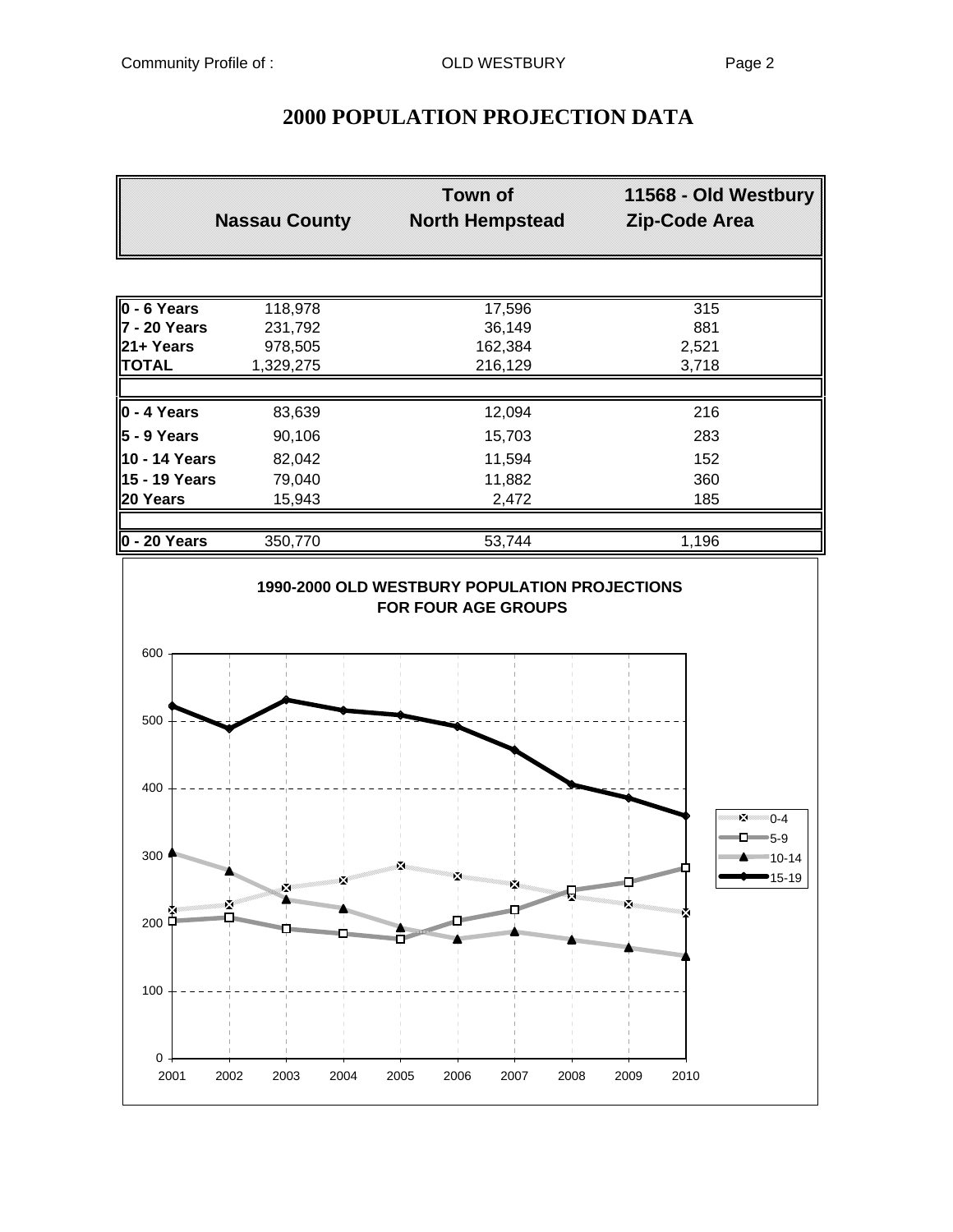### **TEMPORARY ASSISTANCE TO NEEDY FAMILIES (Formerly AFDC) (NUMBER OF INDIVIDUALS)** Town of 16-20 y Year Nassau County North Hempstead Zip-Code Area 1985 15,963 1,560 0 1986 15,337 1,468 2 1987 13,321 1,309 0 1988 12,410 1,314 0 1989 11,950 1,192 0 1990 12,607 1,294 0 اب 1,546 م 1,591 م 1,546 م 1,546 م 1,546 م 1,546 م 1,546 م 1,546 م 1,546 م 1,546 م 1,546 م 1,546 م 1,546 م 1, 1992 16,528 1,674 0 1993 20,129 2,080 0 1994 20,622 2,207 0 1995 20,229 2,281 0 1996 17,800 1,960 0 1997 14,940 1,681 3 1998 12,706 1,397 3 1999 10,825 1,138 0 **1987-1999 OLD WESTBURY, NASSAU COUNTY AND TOWN OF NORTH HEMPSTEAD AFDC RATES PER 1000 RESIDENTS** 16.00 iiiim 14.00 12.00 Rate Per 1,000 **Rate Per 1,000Reader** 10.00 8.00 6.00 4.00 2.00 0.00 <sup>1987</sup> <sup>1988</sup> <sup>1989</sup> <sup>1990</sup> <sup>1991</sup> <sup>1992</sup> <sup>1993</sup> <sup>1994</sup> <sup>1995</sup> <sup>1996</sup> <sup>1997</sup> <sup>1998</sup> <sup>1999</sup>

**Nassau County North Hempstead Town 16-20 y**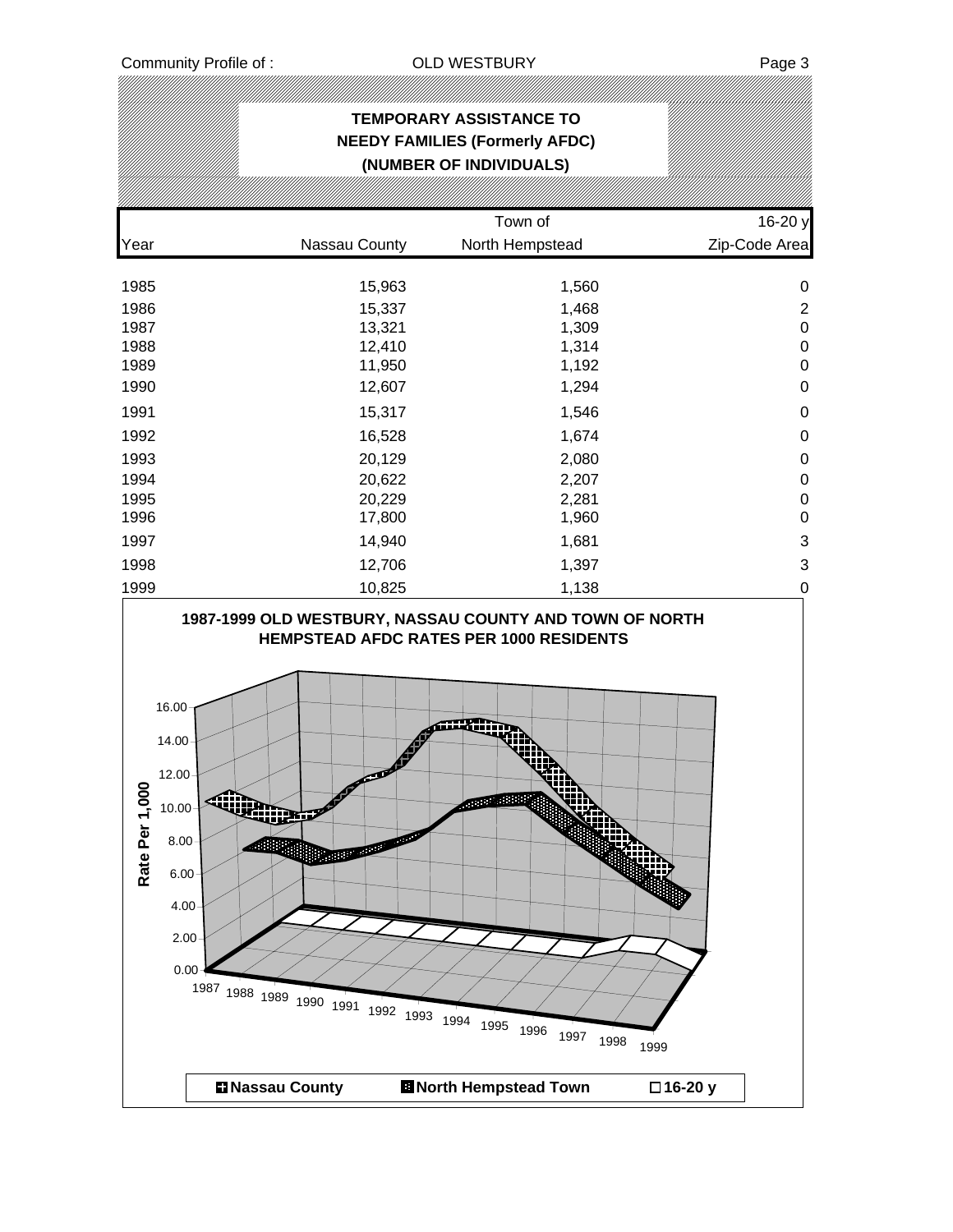#### **11568 ZIP-CODE AREA RESIDENT YOUTH OFFENSES**

|                                                               |                | 7-15 Years Old     |                |                         |
|---------------------------------------------------------------|----------------|--------------------|----------------|-------------------------|
|                                                               |                | <b>Station</b>     | Subjects of    |                         |
| Year                                                          | <b>Arrests</b> | <b>Adjustments</b> | Investigation  | <b>Totals</b>           |
| 1990                                                          | 0              | 3                  |                |                         |
| 1991                                                          | 0              | 3                  |                |                         |
| 1992                                                          | 0              | 3                  |                | 3                       |
| 1993                                                          | 1              | $\overline{2}$     |                | 4                       |
| 1994                                                          | 0              | $\overline{2}$     | Ω              | $\overline{c}$          |
| 1995                                                          | 0              | 3                  | 0              | 3                       |
| 1996                                                          | $\overline{2}$ | 0                  |                | 3                       |
| 1997                                                          | 1              |                    |                | 3                       |
|                                                               |                | 16-20 Years Old    |                |                         |
|                                                               |                | Subjects of        |                | <b>All Ages</b>         |
| Year                                                          | <b>Arrests</b> | Investigation      | <b>Totals</b>  | <b>Total Incidents*</b> |
| 1990                                                          | 5              | $\overline{2}$     | 7              | 11                      |
| 1991                                                          | 3              | 2                  | 5              | 9                       |
| 1992                                                          |                |                    | 5              | 8                       |
| 1993                                                          |                | 2                  | 3              |                         |
| 1994                                                          |                | 0                  | $\overline{2}$ | 4                       |
| 1995                                                          |                | $\overline{2}$     | 7              | 10                      |
| 1996                                                          |                | 0                  | 7              | 10                      |
| 1997                                                          | 6              | 0                  | 6              | 9                       |
| Old Westbury and Nassau County Youth Offense Rates Per 1,000: |                |                    |                |                         |





\* Total incidents include arrests, station adjustments and subjects of investigation for 1988-1995. Youth offense data does not include data on convictions following from some of these arrests.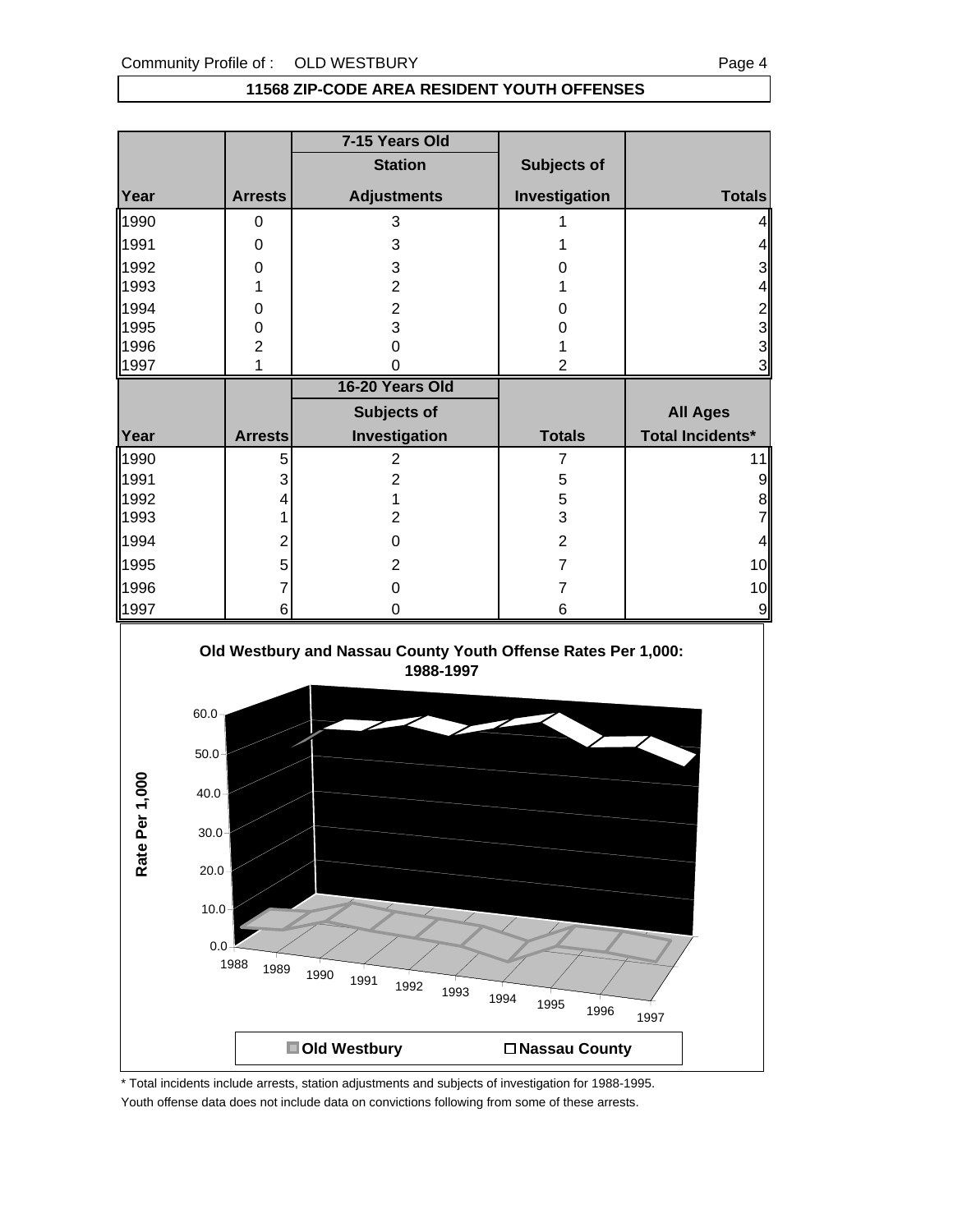Community Profile of : COLD WESTBURY COMMUNITY

|                |               | <b>11568 ZIP-CODE AREA RESIDENT YOUTH OFFENSES</b>        |                                             |                       |              |                                   |              |              |
|----------------|---------------|-----------------------------------------------------------|---------------------------------------------|-----------------------|--------------|-----------------------------------|--------------|--------------|
|                |               | Youth Offense Rate Per 1000 Resident Youth                |                                             |                       |              |                                   |              |              |
|                |               |                                                           | <b>For Combined Offense Types and Total</b> |                       |              |                                   |              |              |
|                |               |                                                           |                                             |                       |              |                                   |              |              |
|                | Drug &        | Violent &                                                 |                                             |                       |              | <b>Criminal</b>                   |              |              |
| Year           |               | Alcohol Threatening                                       | <b>Property</b>                             | <b>Status</b>         | <b>Theft</b> | <b>Nonconf</b>                    | <b>Other</b> | <b>Total</b> |
| 1990           | 0.0           | 1.5                                                       | 2.3                                         | 0.8                   | 3.1          | 0.8                               | 0.0          | 8.4          |
| 1991           | 0.0           | 1.6                                                       | 1.6                                         | 0.0                   | 1.6          | 0.0                               | 1.6          | 7.3          |
| 1992           | 0.0           | 1.7                                                       | 1.7                                         | 2.6                   | 0.9          | 0.0                               | 0.0          | 6.8          |
| 1993<br>1994   | 0.9<br>0.9    | 0.0<br>0.0                                                | 0.0<br>0.0                                  | 3.5<br>0.0            | 1.8<br>2.7   | 0.0<br>0.0                        | 0.0<br>0.0   | 6.2<br>3.6   |
| 1995           | 0.9           | 0.9                                                       | 0.9                                         | 1.8                   | 4.5          | 0.0                               | 0.0          | 9.1          |
| 1996           | 0.9           | 1.8                                                       | 0.0                                         | 0.0                   | 6.3          | 0.0                               | 0.0          | 9.1          |
| 1997           | 0.0           | 1.8                                                       | 0.9                                         | 0.0                   | 4.5          | 0.9                               | 0.0          | 8.1          |
|                |               |                                                           |                                             | <b>Youth Offenses</b> |              |                                   |              |              |
|                |               |                                                           | <b>For Combined Offense Types and Total</b> |                       |              |                                   |              |              |
|                |               |                                                           |                                             |                       |              |                                   |              |              |
| Year           | Drug &        | Violent &<br>Alcohol Threatening                          | <b>Property</b>                             | <b>Status</b>         | <b>Theft</b> | <b>Criminal</b><br><b>Nonconf</b> | <b>Other</b> | <b>Total</b> |
| 1990           | O             | 2                                                         | 3                                           | 1                     | 4            |                                   | 0            | 11           |
| 1991           | 0             | $\overline{2}$                                            | $\overline{2}$                              | 0                     | 2            | 0                                 | 2            | 9            |
| 1992           | 0             | $\overline{2}$                                            | $\overline{2}$                              | 3                     | 1            | 0                                 | 0            | 8            |
| 1993           |               | $\Omega$                                                  | $\Omega$                                    | 4                     | 2            | 0                                 | 0            | 7            |
| 1994           |               | 0                                                         | 0                                           | $\Omega$              | 3            | 0                                 | 0            | 4            |
| 1995           |               |                                                           |                                             | 2                     | 5            | 0                                 | 0            | 10           |
| 1996           |               | 2                                                         | 0                                           | 0                     | 7            | 0                                 | 0            | 10           |
| 1997           | 0             | $\overline{2}$                                            |                                             | 0                     | 5            |                                   | 0            | 9            |
|                |               | 1990-1997 Violent & Threatening, and Drug & Alcohol Youth |                                             |                       |              |                                   |              |              |
|                |               | <b>Offense Rates in Old Westbury and Nassau County</b>    |                                             |                       |              |                                   |              |              |
|                | 16.0          |                                                           |                                             |                       |              |                                   |              |              |
|                | 14.0          |                                                           |                                             |                       |              |                                   |              |              |
|                | 12.0          |                                                           |                                             |                       |              |                                   |              |              |
|                |               |                                                           |                                             |                       |              |                                   |              |              |
|                | 10.0          |                                                           |                                             |                       |              |                                   |              |              |
| Rate Per 1,000 | 8.0           |                                                           |                                             |                       |              |                                   |              |              |
|                |               |                                                           |                                             |                       |              |                                   |              |              |
|                | 6.0           |                                                           |                                             |                       |              |                                   |              |              |
|                | 4.0           |                                                           |                                             |                       |              |                                   |              |              |
|                | 2.0           |                                                           |                                             |                       |              |                                   |              |              |
|                | 0.0 K         |                                                           |                                             |                       |              |                                   |              |              |
|                | 1990          | 1991<br>1992                                              | 1993                                        |                       | 1994         | 1995                              | 1996         | 1997         |
|                |               | <b>Nassau County Alc/Drug/k</b>                           |                                             |                       |              | -D-Nassau County Violent/Threat/k |              |              |
|                | $-\mathsf{X}$ | O. Westb. Alc/Drug /k                                     |                                             |                       |              | -0. Westb. Violent/Threat/k       |              |              |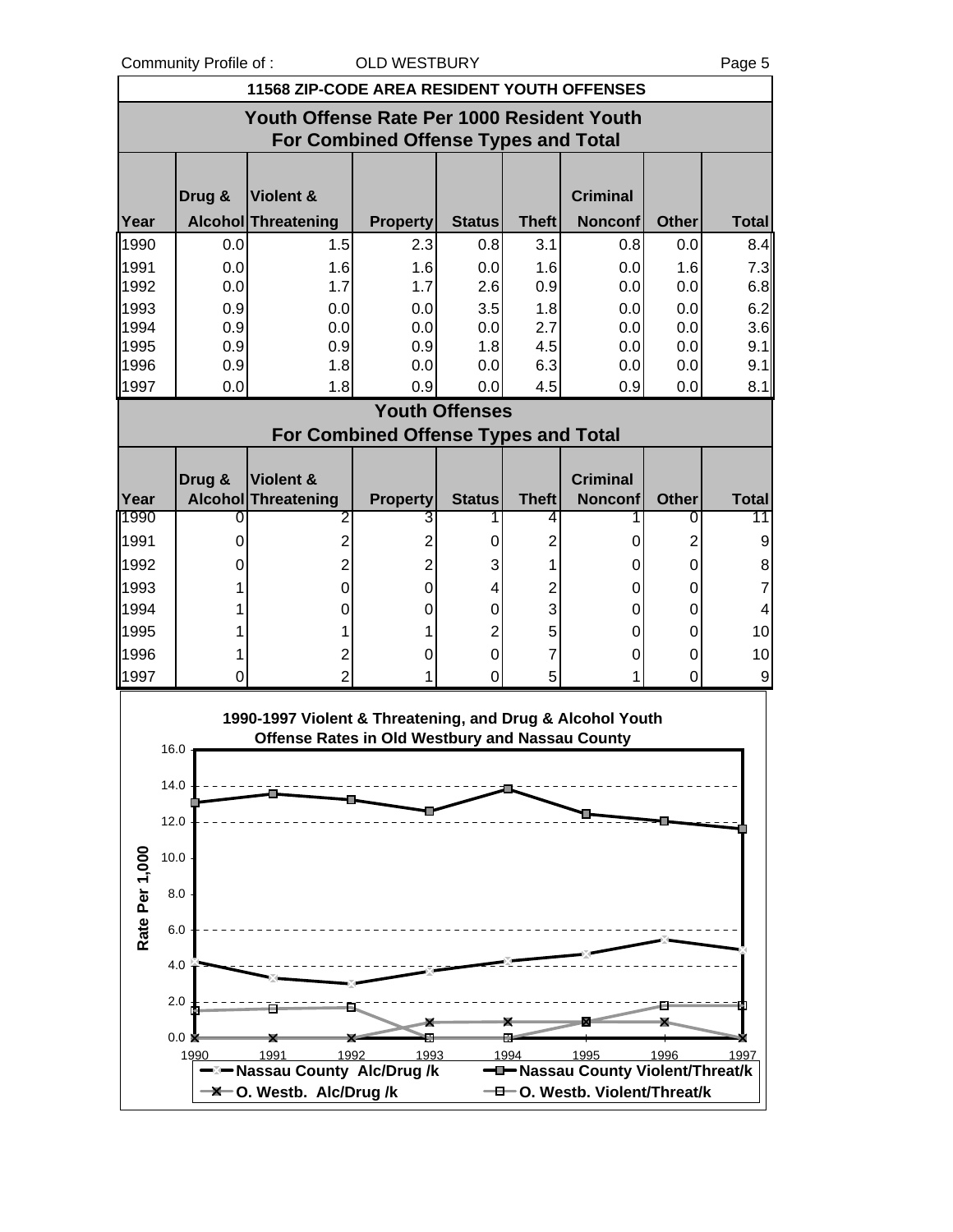

"Other" communities include Pt Washington, Uniondale, Island Pk, Roslyn, Oyster Bay & Syosset.

Each comprises less than 2% of all offenses by Old Westbury youth.



"Other" communities include Manhasset, Roslyn Heights, Jericho, Floral Pk, Great Nk, Pt Washington, Garden City, Island Pk,

Long Beach, Roslyn, Farmingdale, Levittown & Syosset. Each comprises less than 2% of all youth offenses committed in Old Westbury.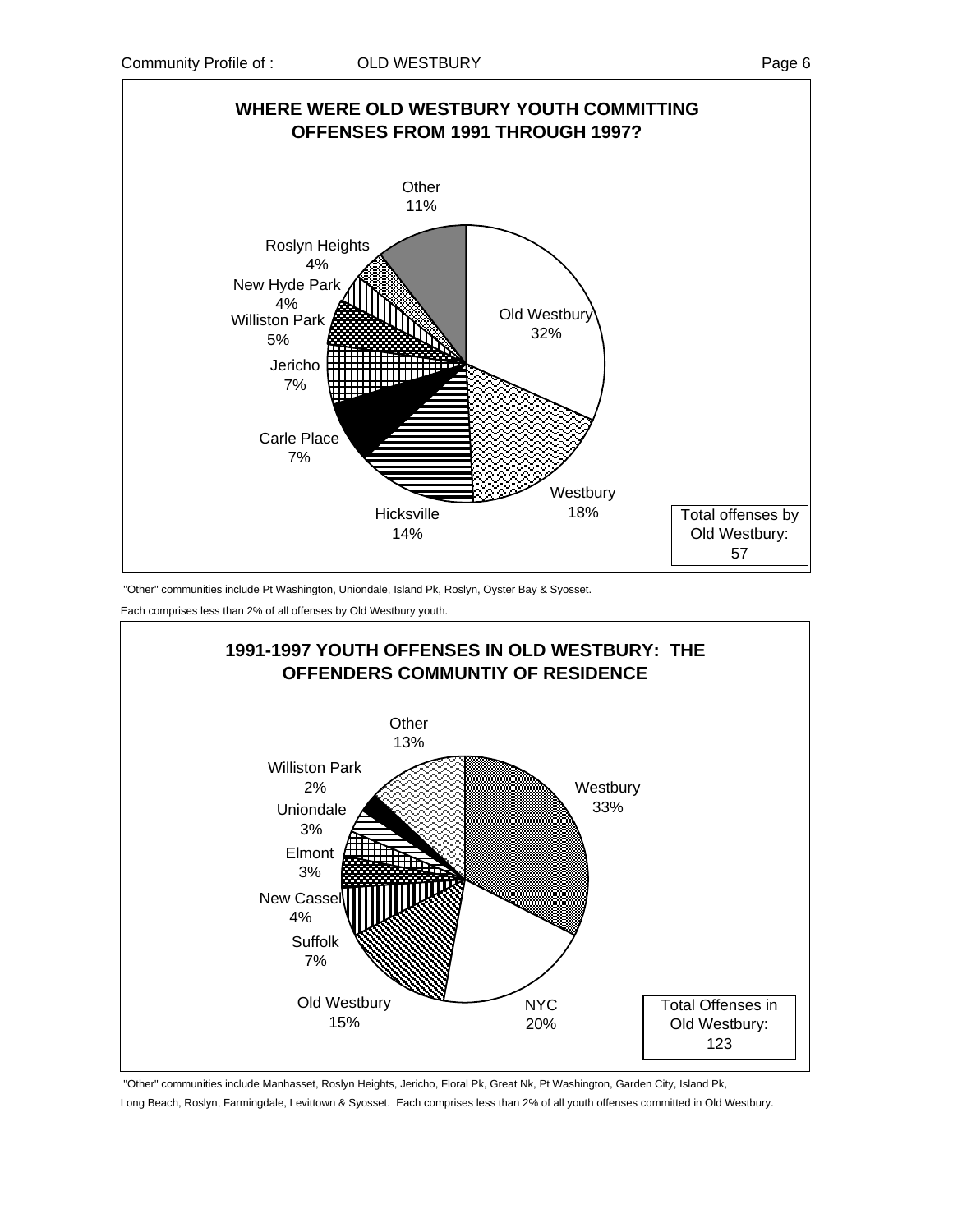|                      |                |                |                |                |                |                |                | 1991-97 |
|----------------------|----------------|----------------|----------------|----------------|----------------|----------------|----------------|---------|
|                      |                |                |                |                |                |                |                | Percent |
| Age                  | 1991           | 1992           | 1993           | 1994           | 1995           | 1996           | 1997           | Change  |
| 10 Yr & Less         | $\overline{0}$ | 1              | $\Omega$       | $\Omega$       | $\Omega$       | 0              | $\Omega$       |         |
| $\%$                 |                | 33.3%          | 0.0%           |                | 0.0%           |                |                |         |
| 11 to 12             | $\overline{0}$ | $\overline{0}$ | $\overline{0}$ | $\overline{0}$ | $\overline{0}$ | $\overline{0}$ | $\overline{0}$ |         |
| %                    |                | 0.0%           | 0.0%           |                | 0.0%           |                |                |         |
| $\overline{13}$      | $\Omega$       | $\overline{0}$ | 0              | $\mathbf 0$    | $\mathbf 0$    | $\mathbf 0$    | $\Omega$       |         |
| $\%$                 |                | 0.0%           | 0.0%           |                | 0.0%           |                |                |         |
| 14                   | $\mathbf 0$    | $\mathbf 0$    | $\overline{2}$ | $\mathbf 0$    | $\mathbf 0$    | $\mathbf 0$    | $\mathbf 0$    |         |
| $\frac{0}{6}$        |                | 0.0%           | 50.0%          |                | 0.0%           |                | 0.0%           |         |
| 15                   | $\overline{0}$ | 1              | $\Omega$       | $\overline{0}$ | 1              | 0              | $\mathbf 0$    |         |
| $\%$                 |                | 33.3%          | 0.0%           |                | 50.0%          |                |                |         |
| 16                   | $\mathbf 0$    | $\mathbf 1$    | $\mathbf 0$    | $\mathbf 0$    | $\mathbf{1}$   | $\mathbf 0$    | 0              |         |
| $\%$                 |                | 33.3%          | 0.0%           |                | 50.0%          |                | 0.0%           |         |
| 17                   | 0              | $\Omega$       | 1              | $\overline{0}$ | $\Omega$       | $\mathbf 0$    | $\Omega$       |         |
| $\%$                 |                | 0.0%           | 25.0%          |                | 0.0%           |                |                |         |
| 18                   | $\mathbf 0$    | $\mathbf 0$    | $\mathbf 0$    | $\mathbf 0$    | $\overline{0}$ | $\mathbf 0$    | $\mathbf 0$    |         |
| $\%$                 |                | 0.0%           | 0.0%           |                | 0.0%           |                | 0.0%           |         |
| 19 to 20             | 0              | $\Omega$       | 1              | 0              | $\Omega$       | 0              | $\Omega$       |         |
| $\%$                 |                | 0.0%           | 25.0%          |                | 0.0%           |                |                |         |
| <b>Old Westbury</b>  |                |                |                |                |                |                |                |         |
| <b>Total</b>         | $\Omega$       | 3              | $\overline{4}$ | $\Omega$       | 2              | $\overline{0}$ | $\overline{0}$ |         |
| Rate Per 1,000       | 0.0            | 2.6            | 3.8            | 0.0            | 2.0            | 0.0            | 0.0            |         |
| <b>Nassau County</b> |                |                |                |                |                |                |                |         |
| Rate Per 1,000       | 5.19           | 6.63           | 8.98           | 8.68           | 7.52           | 7.23           | 7.30           | 40.5%   |

#### **Resident Old Westbury Runaway and Homeless Youth by Age Group**

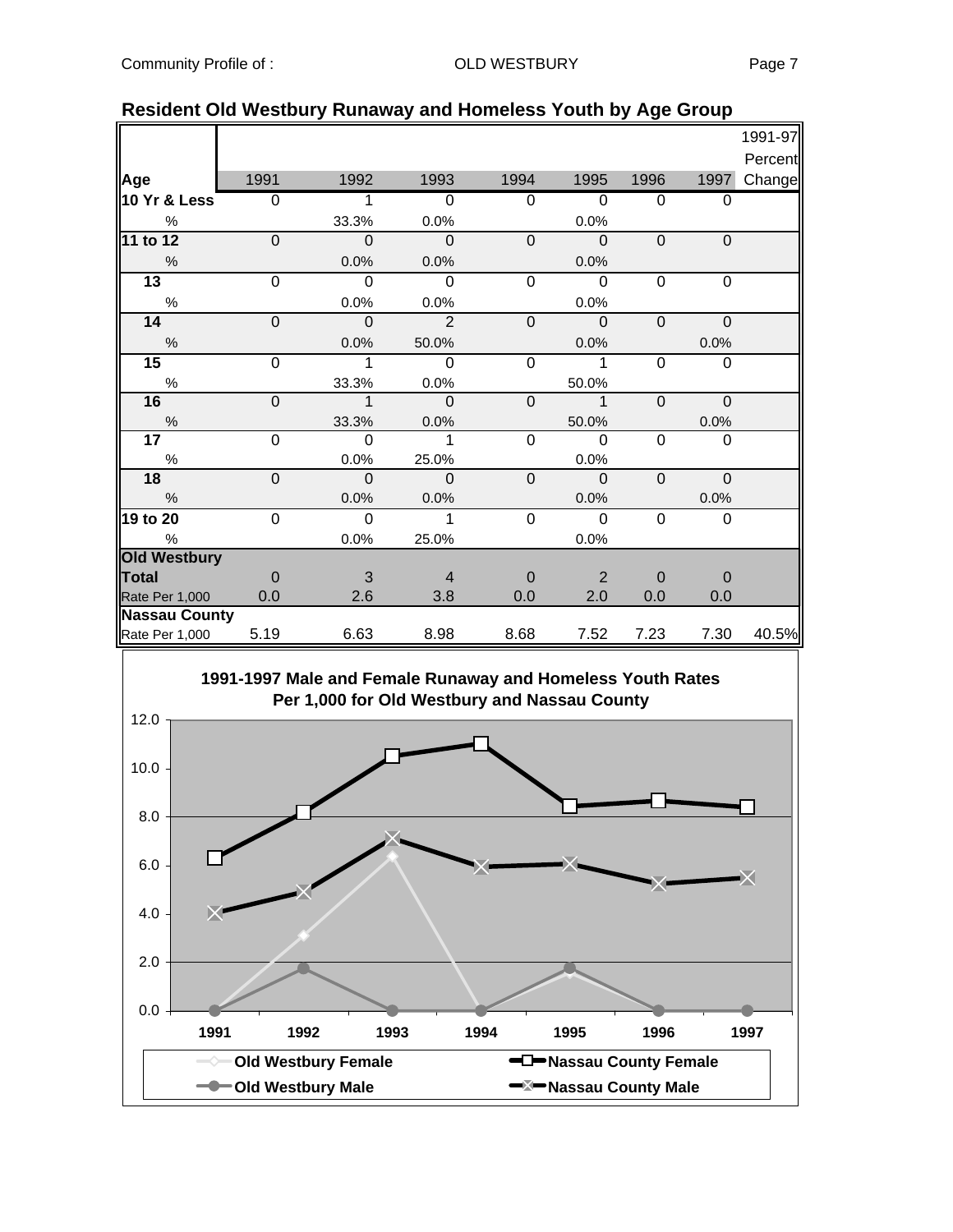#### **PUBLIC SCHOOL ENROLLMENT IN WESTBURY UFSD**

|                   | European | African                                               |          | Asian    | Native   |                   |
|-------------------|----------|-------------------------------------------------------|----------|----------|----------|-------------------|
| Year              | American | American                                              | Latino   | American | American | Total             |
|                   |          |                                                       |          |          |          |                   |
| 1987              | 393      | 1866                                                  | 413      | 36       | 0        | 2,708             |
| 1988              | 393      | 1931                                                  | 348      | 44       | 1        | 2,717             |
| 1989              | 363      | 1885                                                  | 393      | 50       | 5        | 2,696             |
| 1990              | 366      | 1782                                                  | 481      | 33       | 10       | 2,672             |
| 1991              | 333      | 1829                                                  | 528      | 33       | 1        | 2,724             |
| 1992              | 281      | 1988                                                  | 612      | 32       | 5        | 2,918             |
| 1993              | 201      | 1961                                                  | 655      | 100      | 10       | 2,927             |
| 1994              | 220      | 1999                                                  | 744      | 39       | 11       | 3,013             |
| 1995              | 230      | 1971                                                  | 831      | 50       | 10       | 3,092             |
| 1996              | 282      | 1762                                                  | 886      | 44       | 57       | 3,031             |
| 1997              | 156      | 1921                                                  | 1049     | 92       | 60       | 3,278             |
| 1998              | 143      | 1995                                                  | 1241     | 65       | 75       | 3,519             |
| 1999              | 137      | 1763                                                  | 1279     | 221      | 13       | 3,413             |
|                   |          | Net Change in School Enrollment Between 1987 and 1999 |          |          |          |                   |
|                   |          | European                                              | African  |          | Asian    | <b>Native</b>     |
|                   | 1987-99  | American                                              | American | Latino   | American | American<br>Total |
| Change in Number  |          | $-256$                                                | $-103$   | 866      | 185      | 13<br>705         |
| Change as Percent |          | $-65%$                                                | $-6%$    | 210%     | 514%     | 26%               |

| Net Change in School Enrollment Between 1993 and 1999 |          |          |        |          |               |        |  |  |  |
|-------------------------------------------------------|----------|----------|--------|----------|---------------|--------|--|--|--|
|                                                       | European | African  |        | Asian    | <b>Native</b> |        |  |  |  |
| 1993-99                                               | American | American | Latino | American | American      | ⊺otall |  |  |  |
| Change in Number                                      | -64      | $-198$   | 624    | 121      | າ             | 486    |  |  |  |
| Change as Percent                                     | $-32%$   | $-10%$   | 95%    | 121%     | 30%           | 17%    |  |  |  |



\* The 1993-99 change for Native Americans has been excluded from this chart because there were only 10 enrolled in 1993. This policy is meant to avoid distorted percent comparisons among groups.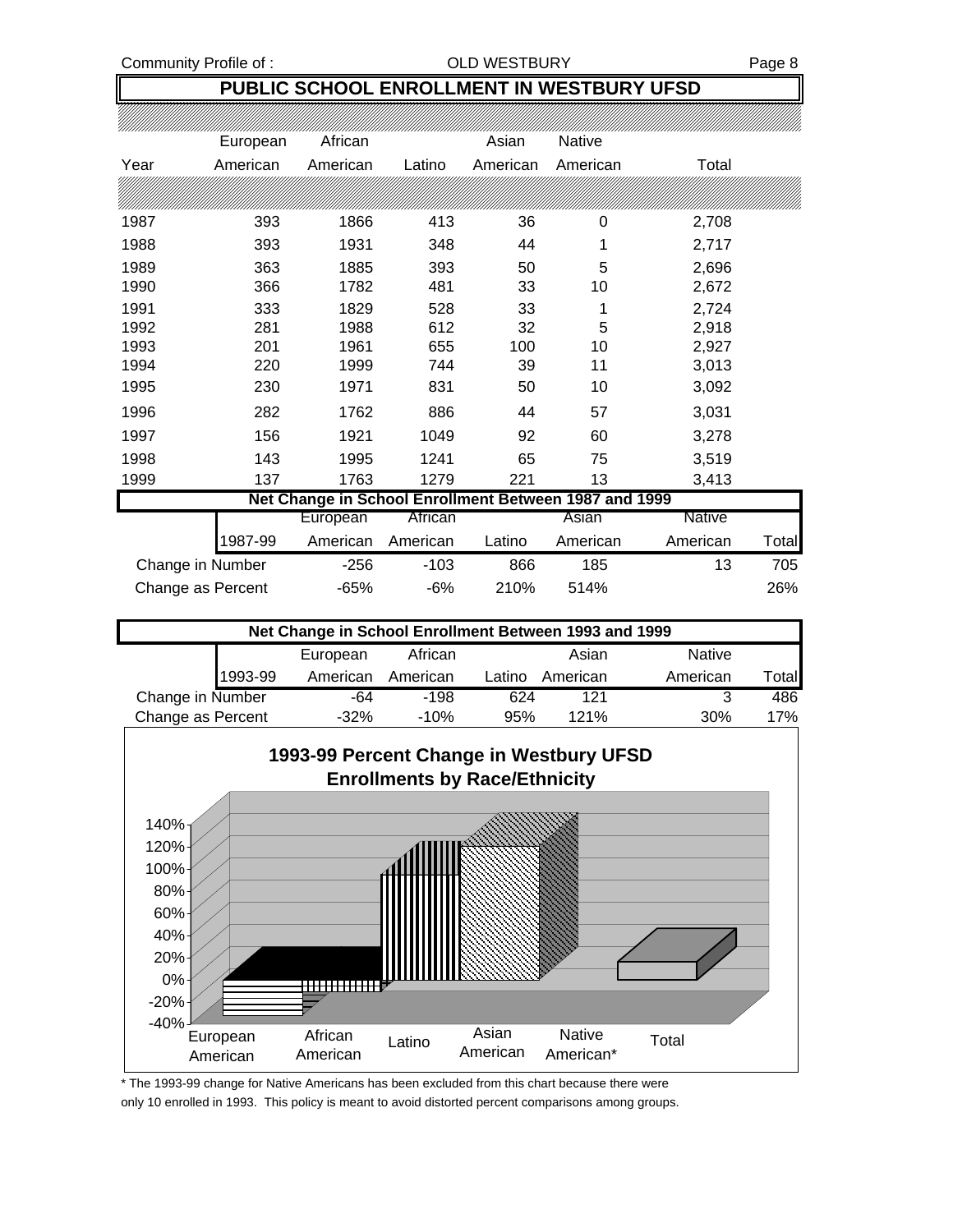Community Profile of : COLD WESTBURY Page 9

### **PUBLIC SCHOOL ENROLLMENT IN EAST WILLISTON UFSD**

|      | European          | African        |          | Asian    | <b>Native</b>                                         |          |       |
|------|-------------------|----------------|----------|----------|-------------------------------------------------------|----------|-------|
| Year | American          | American       | Latino   | American | American                                              | Total    |       |
|      |                   |                |          |          |                                                       |          |       |
| 1987 | 1130              | 14             | 34       | 78       | 0                                                     | 1256     |       |
| 1988 | 1173              | 13             | 19       | 79       | 0                                                     | 1284     |       |
| 1989 | 1110              | 10             | 31       | 79       | 0                                                     | 1230     |       |
| 1990 | 1116              | 5              | 29       | 94       | 0                                                     | 1244     |       |
| 1991 | 1118              | 3              | 32       | 108      | 0                                                     | 1261     |       |
| 1992 | 1145              | 6              | 47       | 109      | 0                                                     | 1307     |       |
| 1993 | 1232              | 3              | 49       | 93       | 0                                                     | 1377     |       |
| 1994 | 1284              | $\overline{2}$ | 43       | 105      | 0                                                     | 1434     |       |
| 1995 | 1272              | 5              | 45       | 114      | 0                                                     | 1436     |       |
| 1996 | 1305              | 6              | 51       | 91       | 0                                                     | 1453     |       |
| 1997 | 1343              | 5              | 52       | 99       | 0                                                     | 1499     |       |
| 1998 | 1322              | 5              | 49       | 134      | 0                                                     | 1510     |       |
| 1999 | 1271              | 6              | 58       | 196      | 0                                                     | 1531     |       |
|      |                   |                |          |          | Net Change in School Enrollment Between 1987 and 1999 |          |       |
|      |                   | European       | African  |          | Asian                                                 | Native   |       |
|      | 1987-99           | American       | American | Latino   | American                                              | American | Total |
|      | Change in Number  | 141            | -8       | 24       | 118                                                   | $\Omega$ | 275   |
|      | Change as Percent | 12%            | $-57%$   | 71%      | 151%                                                  |          | 22%   |

| Net Change in School Enrollment Between 1993 and 1999 |          |          |        |          |               |       |  |  |  |
|-------------------------------------------------------|----------|----------|--------|----------|---------------|-------|--|--|--|
|                                                       | European | African  |        | Asian    | <b>Native</b> |       |  |  |  |
| 1993-99                                               | American | American | Latino | American | American      | Total |  |  |  |
| Change in Number                                      | 39       |          |        | 103      |               | 154   |  |  |  |
| Change as Percent                                     | 3%       | 100%     | 18%    | 111%     |               | 11%   |  |  |  |



\* The Native American & African American percent increase is omitted from this chart because enrollment changes that begin or end with 10 or fewer students distort comparisons among the various enthic groups.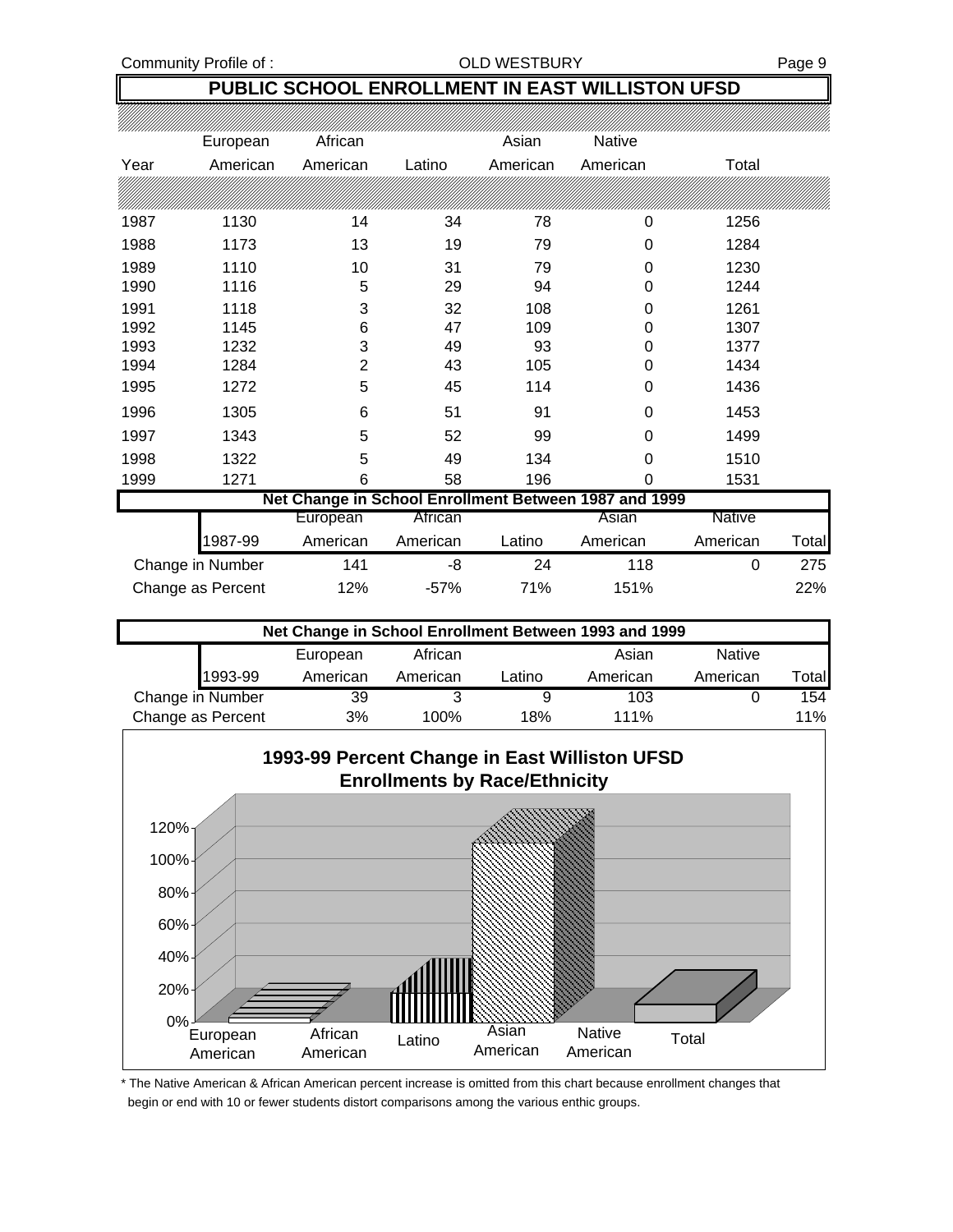Community Profile of : COLD WESTBURY Page 10

### **PUBLIC SCHOOL ENROLLMENT IN JERICHO UFSD**

|      | European          | African  |          | Asian    | Native                                                |               |       |
|------|-------------------|----------|----------|----------|-------------------------------------------------------|---------------|-------|
| Year | American          | American | Latino   | American | American                                              | Total         |       |
|      |                   |          |          |          |                                                       |               |       |
| 1987 | 1816              | 17       | 21       | 106      | 0                                                     | 1960          |       |
| 1988 | 1730              | 21       | 23       | 133      | 0                                                     | 1907          |       |
| 1989 | 1706              | 23       | 30       | 142      | 0                                                     | 1901          |       |
| 1990 | 1719              | 21       | 24       | 146      | 0                                                     | 1910          |       |
| 1991 | 1728              | 24       | 23       | 156      | 0                                                     | 1931          |       |
| 1992 | 1760              | 29       | 13       | 188      | 0                                                     | 1990          |       |
| 1993 | 1787              | 30       | 18       | 198      | 0                                                     | 2033          |       |
| 1994 | 1854              | 26       | 28       | 195      | 2                                                     | 2105          |       |
| 1995 | 1928              | 28       | 30       | 199      | 0                                                     | 2185          |       |
| 1996 | 2032              | 31       | 37       | 185      | 3                                                     | 2288          |       |
| 1997 | 2132              | 45       | 48       | 204      | 3                                                     | 2432          |       |
| 1998 | 2196              | 35       | 40       | 290      | 2                                                     | 2563          |       |
| 1999 | 2277              | 40       | 35       | 306      | 6                                                     | 2664          |       |
|      |                   |          |          |          | Net Change in School Enrollment Between 1987 and 1999 |               |       |
|      |                   | European | African  |          | Asian                                                 | <b>Native</b> |       |
|      | 1987-99           | American | American | Latino   | American                                              | American      | Total |
|      | Change in Number  | 461      | 23       | 14       | 200                                                   | 6             | 704   |
|      | Change as Percent | 25%      | 135%     | 67%      | 189%                                                  |               | 36%   |

| Net Change in School Enrollment Between 1993 and 1999 |          |          |        |          |               |       |  |  |  |  |
|-------------------------------------------------------|----------|----------|--------|----------|---------------|-------|--|--|--|--|
|                                                       | European | African  |        | Asian    | <b>Native</b> |       |  |  |  |  |
| 1993-99                                               | American | American | Latino | American | American      | Total |  |  |  |  |
| Change in Number                                      | 490      | 10       | 17     | 108      |               | 631   |  |  |  |  |
| Change as Percent                                     | 27%      | 33%      | 94%    | 55%      |               | 31%   |  |  |  |  |



\* The 1993-99 change for Native Americans has been excluded from this chart because there were none enrolled in 1993. This policy is meant to avoid distorted percent comparisons among groups.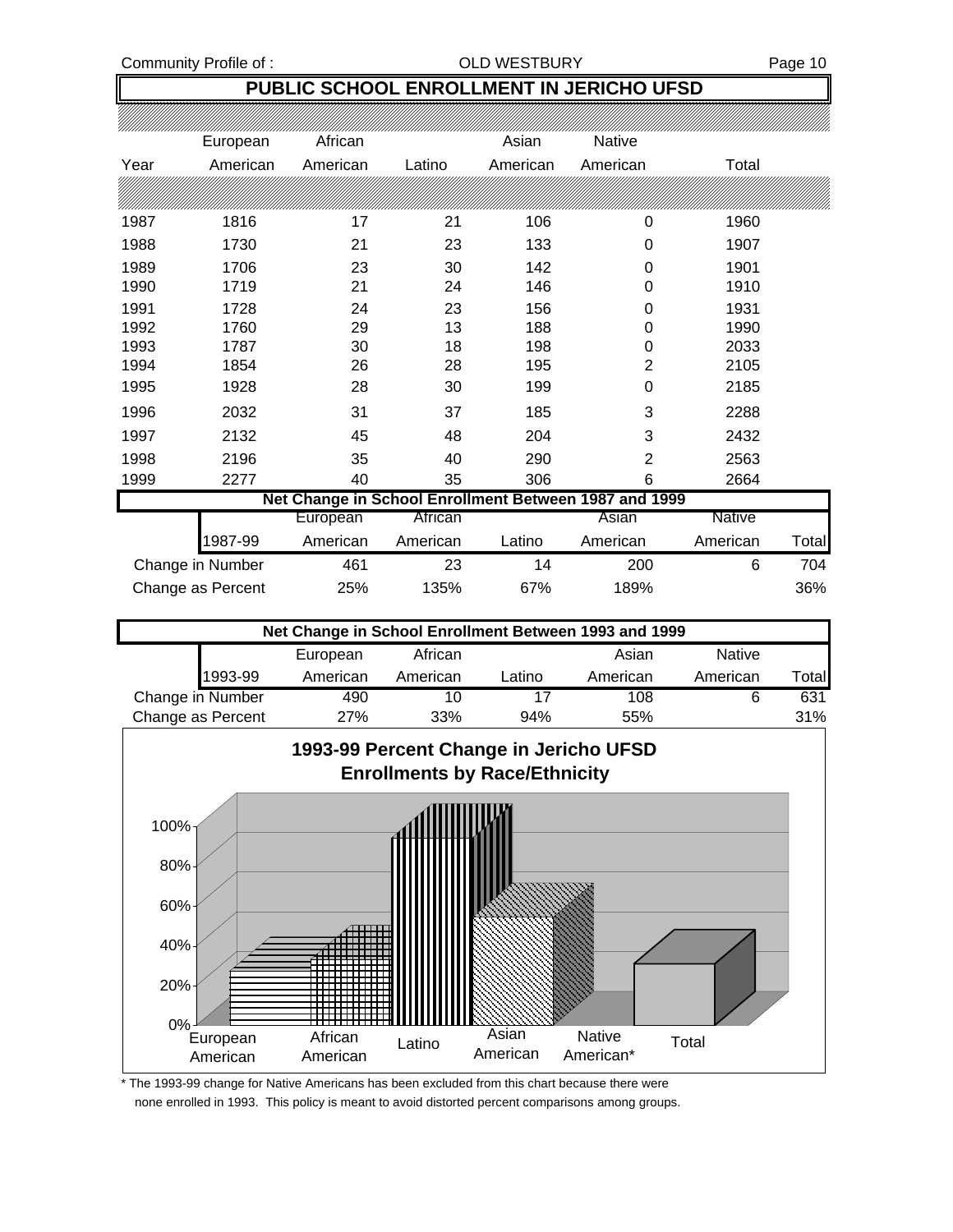#### **REPORTED LIMITED ENGLISH PROFICIENT ENGLISH LANGUAGE LEARNERS (LEP/ELLs) IN WESTBURY UFSD\***

| Reported Number and Percent of LEP/ELL Students in Westbury UFSD,<br><b>North Hempstead Town and Nassau County</b> |               |     |                         |                      |                         |                      |                         |  |
|--------------------------------------------------------------------------------------------------------------------|---------------|-----|-------------------------|----------------------|-------------------------|----------------------|-------------------------|--|
|                                                                                                                    |               |     | <b>Westbury UFSD</b>    | Town of N. Hempstead |                         | <b>Nassau County</b> |                         |  |
| Year                                                                                                               | <b>Number</b> |     | <b>Percent of</b>       | <b>Number</b>        | Percent of              |                      | Number Percent of       |  |
|                                                                                                                    |               |     | <b>Total Enrollment</b> |                      | <b>Total Enrollment</b> |                      | <b>Total Enrollment</b> |  |
| 1992                                                                                                               |               | 468 | 16.0%                   | 1,628                | 6.2%                    | 6,044                | 3.5%                    |  |
| 1993                                                                                                               |               | 435 | 14.9%                   | 1,771                | 6.7%                    | 6,963                | 4.0%                    |  |
| 1994                                                                                                               |               | 423 | 14.0%                   | 1,822                | 6.7%                    | 7,492                | 4.2%                    |  |
| 1995                                                                                                               |               | 416 | 13.5%                   | 1,714                | 6.2%                    | 7,823                | 4.3%                    |  |
| 1996                                                                                                               |               | 643 | 21.2%                   | 1,941                | 7.0%                    | 8,276                | 4.5%                    |  |
| 1997                                                                                                               |               | 585 | 17.8%                   | 2,013                | 7.1%                    | 9,219                | 4.9%                    |  |
| 1998                                                                                                               |               | 611 | 17.4%                   | 1,848                | 6.4%                    | 9,353                | 4.8%                    |  |
| 1999                                                                                                               |               | 665 | 19.5%                   | 2,115                | 7.3%                    | 10,077               | 5.1%                    |  |
| 1999 Total                                                                                                         |               |     |                         |                      |                         |                      |                         |  |
| <b>IEnrollment</b>                                                                                                 | 3,413         |     |                         | 29,000               |                         | 195,804              |                         |  |
| 1992 - 1999<br>% Change                                                                                            | 42.1%         |     |                         | 29.9%                |                         | 66.7%                |                         |  |

\* In the 1998-1999 school year, there were 77 different languages spoken by students enrolled

in Nassau County public schools.

![](_page_10_Figure_7.jpeg)

\*\* The annual number of reported LEP/ELLs enrollment is based upon the number of Limited English Proficient English Language Learners in the local district as reported on the State Education Department/ The University of the State of New York, Commissioners Regulations Part 154 Application.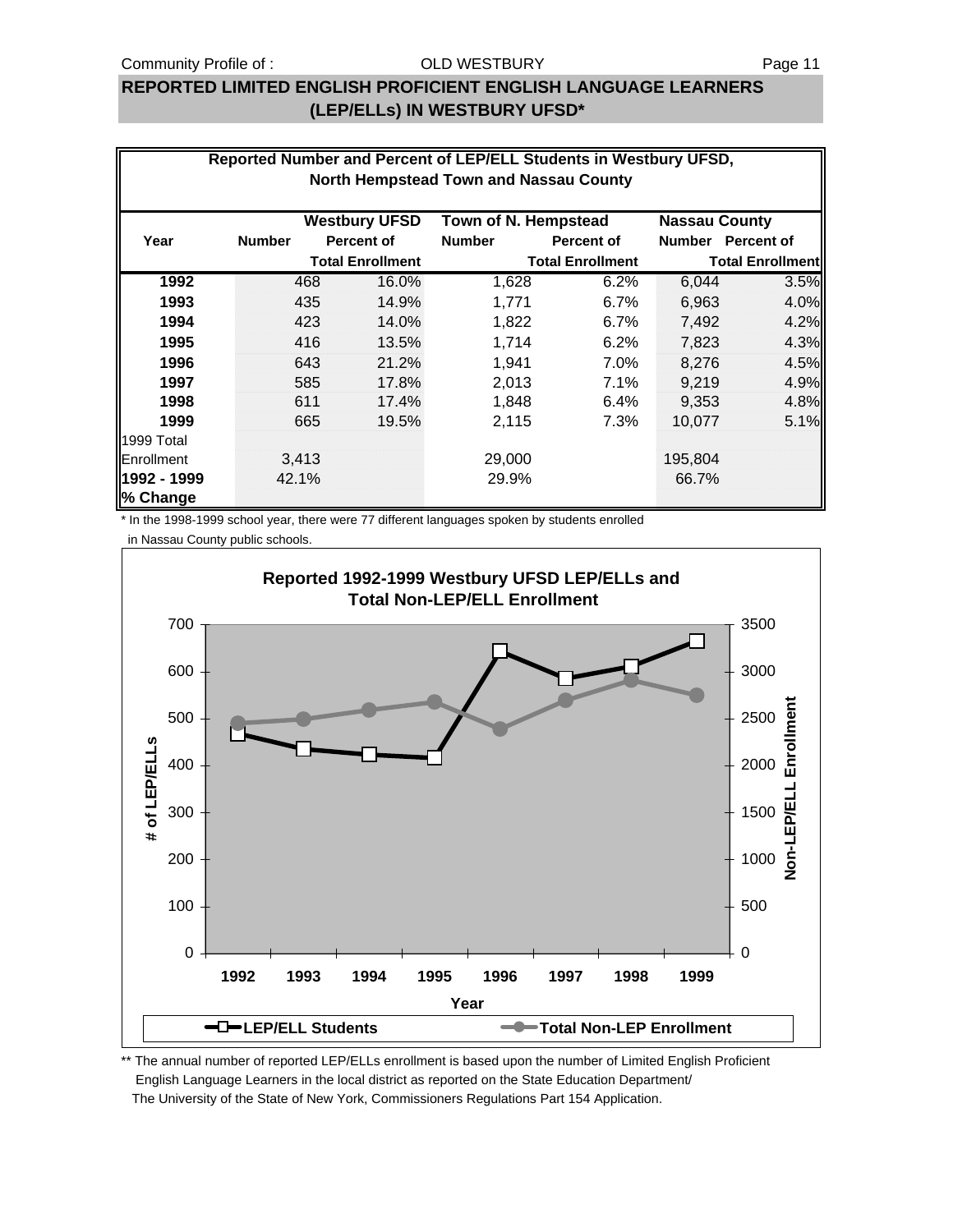#### **REPORTED LIMITED ENGLISH PROFICIENT ENGLISH LANGUAGE LEARNERS (LEP/ELLs) IN EAST WILLISTON UFSD\***

| Reported Number and Percent of LEP/ELL Students in East Williston UFSD, |               |       |                            |                      |                         |                      |                         |  |
|-------------------------------------------------------------------------|---------------|-------|----------------------------|----------------------|-------------------------|----------------------|-------------------------|--|
| <b>North Hempstead Town and Nassau County</b>                           |               |       |                            |                      |                         |                      |                         |  |
|                                                                         |               |       |                            |                      |                         |                      |                         |  |
|                                                                         |               |       | <b>East Williston UFSD</b> | Town of N. Hempstead |                         | <b>Nassau County</b> |                         |  |
| Year                                                                    | <b>Number</b> |       | <b>Percent of</b>          | <b>Number</b>        | <b>Percent of</b>       |                      | Number Percent of       |  |
|                                                                         |               |       | <b>Total Enrollment</b>    |                      | <b>Total Enrollment</b> |                      | <b>Total Enrollment</b> |  |
| 1992                                                                    |               | 48    | 3.7%                       | 1,628                | 6.2%                    | 6,044                | 3.5%                    |  |
| 1993                                                                    |               | 65    | 4.7%                       | 1,771                | 6.7%                    | 6,963                | 4.0%                    |  |
| 1994                                                                    |               | 69    | 4.8%                       | 1,822                | 6.7%                    | 7,492                | 4.2%                    |  |
| 1995                                                                    |               | 50    | 3.5%                       | 1,714                | 6.2%                    | 7,823                | 4.3%                    |  |
| 1996                                                                    |               | 59    | 4.1%                       | 1,941                | 7.0%                    | 8,276                | 4.5%                    |  |
| 1997                                                                    |               | 67    | 4.5%                       | 2,013                | 7.1%                    | 9,219                | 4.9%                    |  |
| 1998                                                                    |               | 68    | 4.5%                       | 1,848                | 6.4%                    | 9,353                | 4.8%                    |  |
| 1999                                                                    |               | 68    | 4.4%                       | 2,115                | 7.3%                    | 10,077               | 5.1%                    |  |
| 1999 Total                                                              |               |       |                            |                      |                         |                      |                         |  |
| Enrollment                                                              |               | 1,531 |                            | 29,000               |                         | 195,804              |                         |  |
| 1992 - 1999                                                             |               | 41.7% |                            | 29.9%                |                         | 66.7%                |                         |  |
| % Change                                                                |               |       |                            |                      |                         |                      |                         |  |

\* In the 1998-1999 school year, there were 77 different languages spoken by students enrolled in Nassau County public schools.

![](_page_11_Figure_6.jpeg)

\*\* The annual number of reported LEP/ELLs enrollment is based upon the number of Limited English Proficient English Language Learners in the local district as reported on the State Education Department/ The University of the State of New York, Commissioners Regulations Part 154 Application.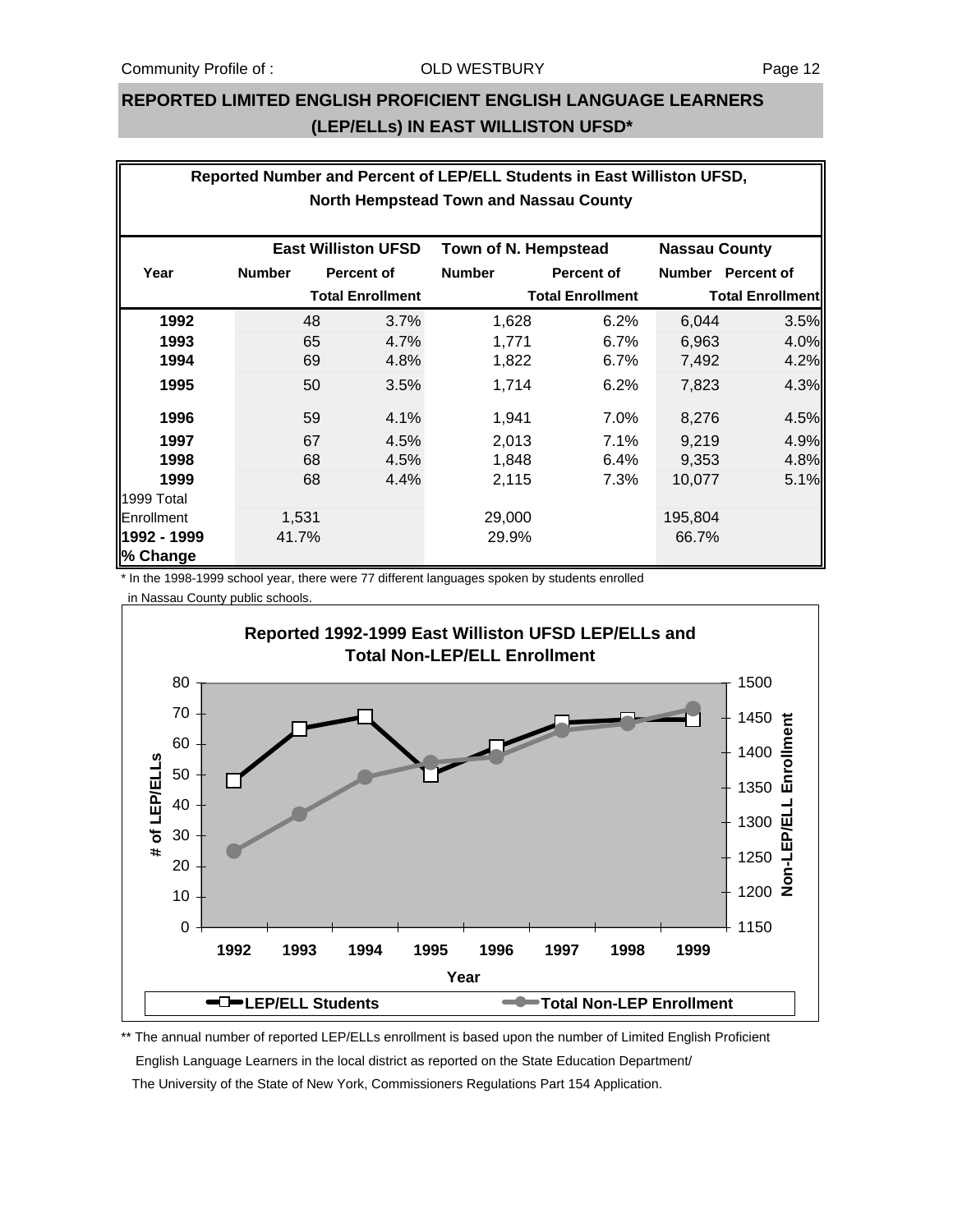#### OLD WESTBURY

### **REPORTED LIMITED ENGLISH PROFICIENT ENGLISH LANGUAGE LEARNERS (LEP/ELLs) IN JERICHO UFSD\***

|             | Reported Number and Percent of LEP/ELL Students in Jericho UFSD, |                         |                     |                                               |                         |                         |                   |  |  |
|-------------|------------------------------------------------------------------|-------------------------|---------------------|-----------------------------------------------|-------------------------|-------------------------|-------------------|--|--|
|             |                                                                  |                         |                     | <b>North Hempstead Town and Nassau County</b> |                         |                         |                   |  |  |
|             |                                                                  |                         | <b>Jericho UFSD</b> | Town of N. Hempstead                          |                         | <b>Nassau County</b>    |                   |  |  |
| Year        | <b>Number</b>                                                    |                         | <b>Percent of</b>   | <b>Number</b>                                 | <b>Percent of</b>       |                         | Number Percent of |  |  |
|             |                                                                  | <b>Total Enrollment</b> |                     |                                               | <b>Total Enrollment</b> | <b>Total Enrollment</b> |                   |  |  |
| 1992        |                                                                  | 37                      | 1.9%                | 1,628                                         | 6.2%                    | 6,044                   | 3.5%              |  |  |
| 1993        |                                                                  | 37                      | 1.8%                | 1,771                                         | 6.7%                    | 6,963                   | 4.0%              |  |  |
| 1994        |                                                                  | 41                      | 1.9%                | 1,822                                         | 6.7%                    | 7,492                   | 4.2%              |  |  |
| 1995        |                                                                  | 40                      | 1.8%                | 1,714                                         | 6.2%                    | 7,823                   | 4.3%              |  |  |
| 1996        |                                                                  | 46                      | 2.0%                | 1,941                                         | 7.0%                    | 8,276                   | 4.5%              |  |  |
| 1997        |                                                                  | 51                      | 2.1%                | 2,013                                         | 7.1%                    | 9,219                   | 4.9%              |  |  |
| 1998        |                                                                  | 29                      | 1.1%                | 1,848                                         | 6.4%                    | 9,353                   | 4.8%              |  |  |
| 1999        |                                                                  | 46                      | 1.7%                | 2,115                                         | 7.3%                    | 10,077                  | 5.1%              |  |  |
| 1999 Total  |                                                                  |                         |                     |                                               |                         |                         |                   |  |  |
| Enrollment  |                                                                  | 2,664                   |                     | 29,000                                        |                         | 195,804                 |                   |  |  |
| 1992 - 1999 |                                                                  | 24.3%                   |                     | 29.9%                                         |                         | 66.7%                   |                   |  |  |
| % Change    |                                                                  |                         |                     |                                               |                         |                         |                   |  |  |

\* In the 1998-1999 school year, there were 77 different languages spoken by students enrolled

 in Nassau County public schools. **Reported 1992-1999 Jericho UFSD LEP/ELLs and Total Non-LEP/ELL Enrollment** 3000 60 50 2500 Non-LEP/ELL Enrollment **Non-LEP/ELL Enrollment** 40 2000 # of LEP/ELLS **# of LEP/ELLs** 30 1500 20 1000 10 500 0 0 **1992 1993 1994 1995 1996 1997 1998 1999 Year CEP/ELL Students Total Non-LEP Enrollment** 

\*\* The annual number of reported LEP/ELLs enrollment is based upon the number of Limited English Proficient English Language Learners in the local district as reported on the State Education Department/ The University of the State of New York, Commissioners Regulations Part 154 Application.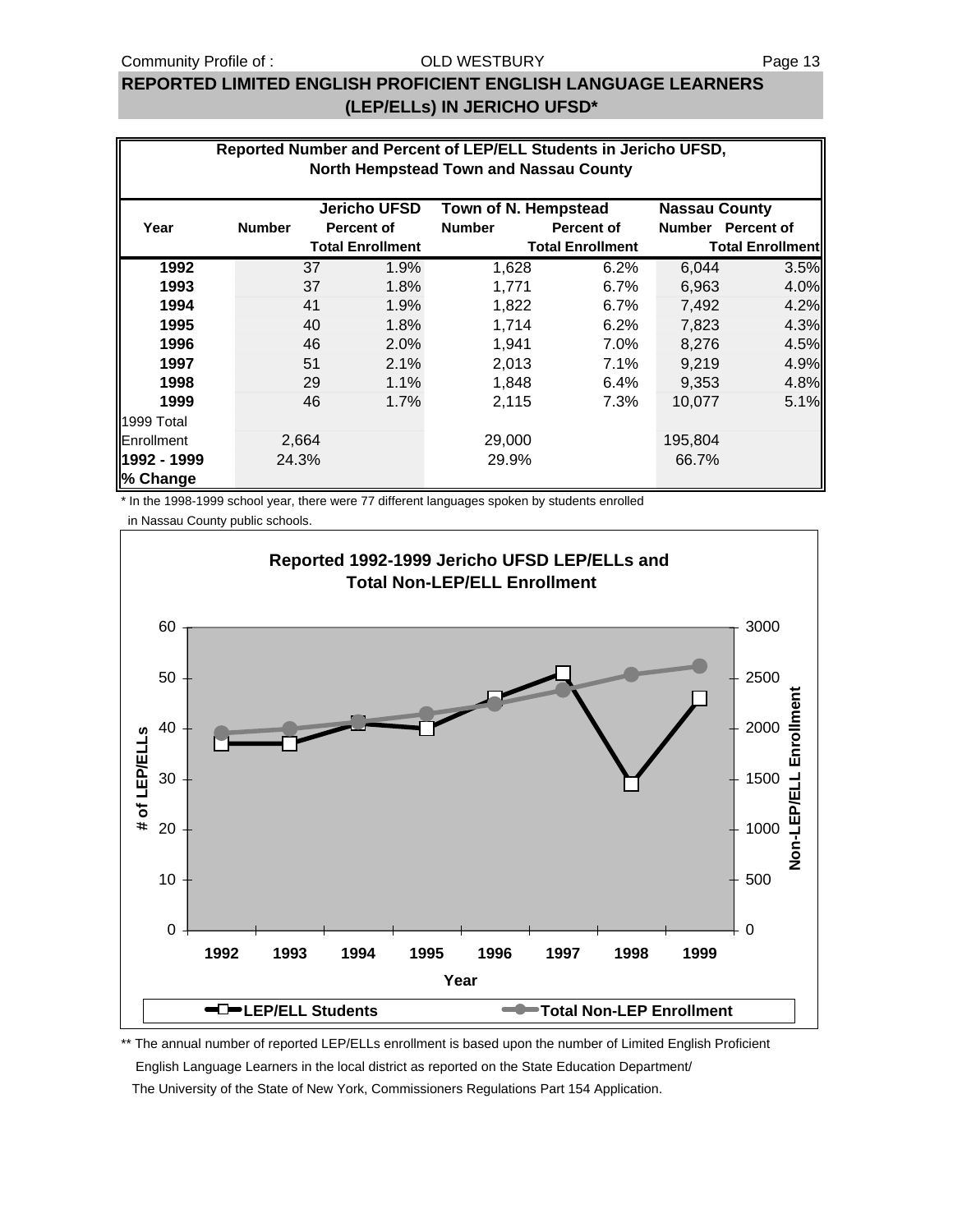Community Profile of : COLD WESTBURY Community Profile of : COLD WESTBURY

**Dropout Percents in Westbury UFSD, Town of N. Hempstead, & Nassau County**

|      | DROPOUT NUMBERS & PERCENTS OF HIGH SCHOOL ENROLLMENT* |            |          |          |          |          |  |  |  |  |
|------|-------------------------------------------------------|------------|----------|----------|----------|----------|--|--|--|--|
| Year | District-#                                            | District-% | Town-#** | Town-%** | County-# | County-% |  |  |  |  |
|      |                                                       |            |          |          |          |          |  |  |  |  |
| 1987 | 12                                                    | 1.2        | 62       | 0.6      | 1284     | 2.0      |  |  |  |  |
| 1988 | 20                                                    | 2.1        | 90       | 0.9      | 1177     | 2.0      |  |  |  |  |
| 1989 | 13                                                    | 1.5        | 65       | 0.7      | 932      | 1.7      |  |  |  |  |
| 1990 | 11                                                    | 1.3        | 63       | 0.7      | 759      | 1.4      |  |  |  |  |
| 1991 | 35                                                    | 4.2        | 84       | 0.9      | 613      | 1.2      |  |  |  |  |
| 1992 | 49                                                    | 5.3        | 71       | 0.8      | 654      | 1.2      |  |  |  |  |
| 1993 | 31                                                    | 3.6        | 56       | 0.6      | 630      | 1.2      |  |  |  |  |
| 1994 | 29                                                    | 3.4        | 85       | 0.9      | 724      | 1.4      |  |  |  |  |
| 1995 | 25                                                    | 2.7        | 55       | 0.6      | 531      | 1.0      |  |  |  |  |
| 1996 | 5                                                     | 0.6        | 42       | 0.4      | 477      | 0.9      |  |  |  |  |
| 1997 | 9                                                     | 1.1        | 41       | 0.4      | 479      | 0.9      |  |  |  |  |
| 1998 | 3                                                     | 0.3        | 43       | 0.4      | 489      | 0.9      |  |  |  |  |

\*Dropout Rate = Dropouts divided by 9-12 grade enrollment including ungraded secondary enrollment. A dropout

is defined as any pupil who left school prior to graduation & did not enter another school or program leading to a GED.

![](_page_13_Figure_7.jpeg)

\*\*Town data based on a weighted average of communities which are fully or partially located within town boundaries.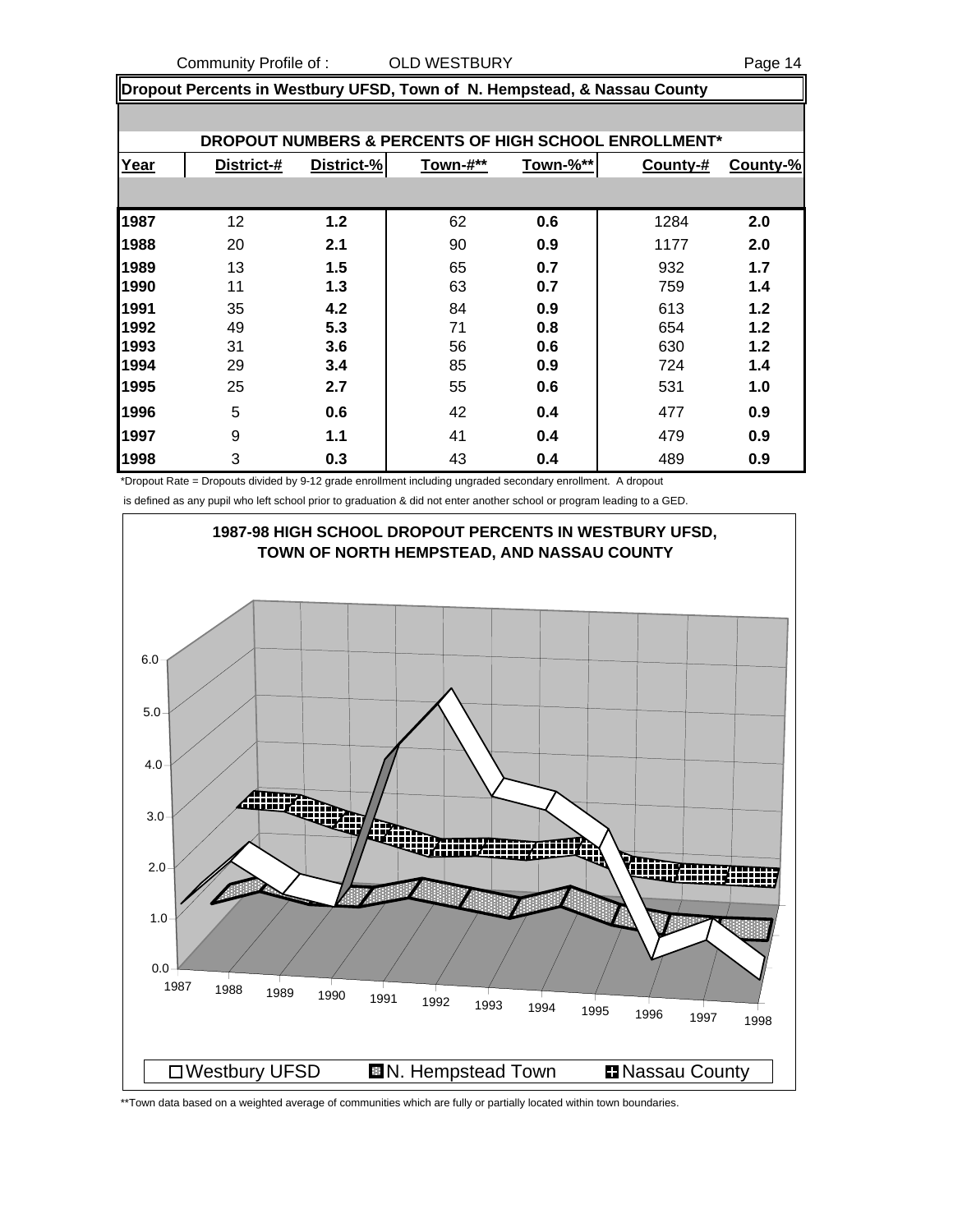Community Profile of : COLD WESTBURY Community Profile of : COLD WESTBURY

**Dropout Percents in E. Williston , Town of N. Hempstead, & Nassau County**

| DROPOUT NUMBERS & PERCENTS OF HIGH SCHOOL ENROLLMENT* |                |            |          |          |          |          |  |  |  |
|-------------------------------------------------------|----------------|------------|----------|----------|----------|----------|--|--|--|
| Year                                                  | District-#     | District-% | Town-#** | Town-%** | County-# | County-% |  |  |  |
|                                                       |                |            |          |          |          |          |  |  |  |
| 1987                                                  | 1              | 0.2        | 62       | 0.6      | 1284     | 2.0      |  |  |  |
| 1988                                                  | 1              | 0.2        | 90       | 0.9      | 1177     | 2.0      |  |  |  |
| 1989                                                  | 0              | 0.0        | 65       | 0.7      | 932      | 1.7      |  |  |  |
| 1990                                                  | 0              | 0.0        | 63       | 0.7      | 759      | 1.4      |  |  |  |
| 1991                                                  | 0              | 0.0        | 84       | 0.9      | 613      | 1.2      |  |  |  |
| 1992                                                  | 0              | 0.0        | 71       | 0.8      | 654      | 1.2      |  |  |  |
| 1993                                                  | $\overline{2}$ | 0.7        | 56       | 0.6      | 630      | 1.2      |  |  |  |
| 1994                                                  | 0              | 0.0        | 85       | 0.9      | 724      | 1.4      |  |  |  |
| 1995                                                  | 0              | 0.0        | 55       | 0.6      | 531      | 1.0      |  |  |  |
| 1996                                                  | 0              | 0.0        | 42       | 0.4      | 477      | 0.9      |  |  |  |
| 1997                                                  | 0              | 0.0        | 41       | 0.4      | 479      | 0.9      |  |  |  |
| 1998                                                  | 1              | 0.2        | 43       | 0.4      | 489      | 0.9      |  |  |  |

\*Dropout Rate = Dropouts divided by 9-12 grade enrollment including ungraded secondary enrollment. A dropout is defined as any pupil who left school prior to graduation & did not enter another school or program leading to a GED.

![](_page_14_Figure_6.jpeg)

<sup>\*\*</sup>Town data based on a weighted average of communities which are fully or partially located within town boundaries.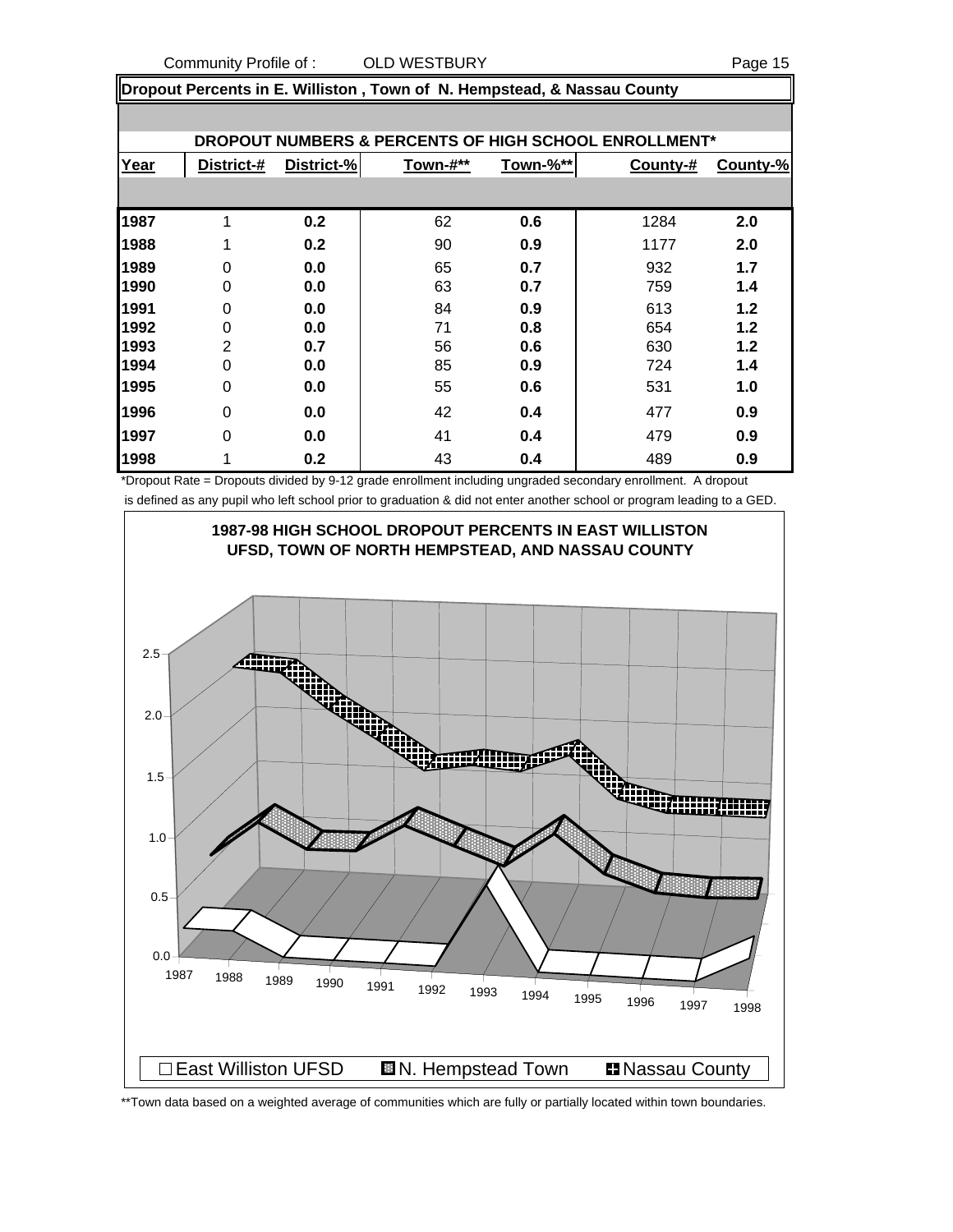**Dropout Percents in Jericho UFSD, Town of Oyster Bay, and Nassau County**

|      |                |                       | DROPOUT NUMBERS & PERCENTS OF HIGH SCHOOL ENROLLMENT* |                  |          |               |
|------|----------------|-----------------------|-------------------------------------------------------|------------------|----------|---------------|
| Year |                | District-# District-% | Town-#**                                              | $\frac{96**}{5}$ | County-# | $\frac{9}{6}$ |
|      |                |                       |                                                       |                  |          |               |
| 1987 | $\Omega$       | 0.0                   | 260                                                   | 1.8              | 1284     | 2.0           |
| 1988 | 1              | 0.2                   | 267                                                   | 2.1              | 1177     | 2.0           |
| 1989 | $\overline{2}$ | 0.3                   | 160                                                   | 1.3              | 932      | 1.7           |
| 1990 | 4              | 0.7                   | 114                                                   | 1.0              | 759      | 1.4           |
| 1991 | 1              | 0.2                   | 71                                                    | 0.6              | 613      | 1.2           |
| 1992 | 1              | 0.1                   | 81                                                    | 0.7              | 654      | 1.2           |
| 1993 | 1              | 0.2                   | 69                                                    | 0.6              | 630      | 1.2           |
| 1994 | 0              | 0.0                   | 52                                                    | 0.5              | 724      | 1.4           |
| 1995 | 1              | 0.1                   | 67                                                    | 0.6              | 531      | 1.0           |
| 1996 | $\Omega$       | 0.0                   | 80                                                    | 0.7              | 477      | 0.9           |
| 1997 | 0              | 0.0                   | 58                                                    | 0.5              | 479      | 0.9           |
| 1998 | 0              | 0.0                   | 85                                                    | 0.8              | 489      | 0.9           |

\*Dropout Rate = Dropouts divided by 9-12 grade enrollment including ungraded secondary enrollment. A dropout is defined as any pupil who left school prior to graduation & did not enter another school or program leading to a GED.

![](_page_15_Figure_5.jpeg)

\*\*Town data based on a weighted average of communities which are fully or partially located within town boundaries.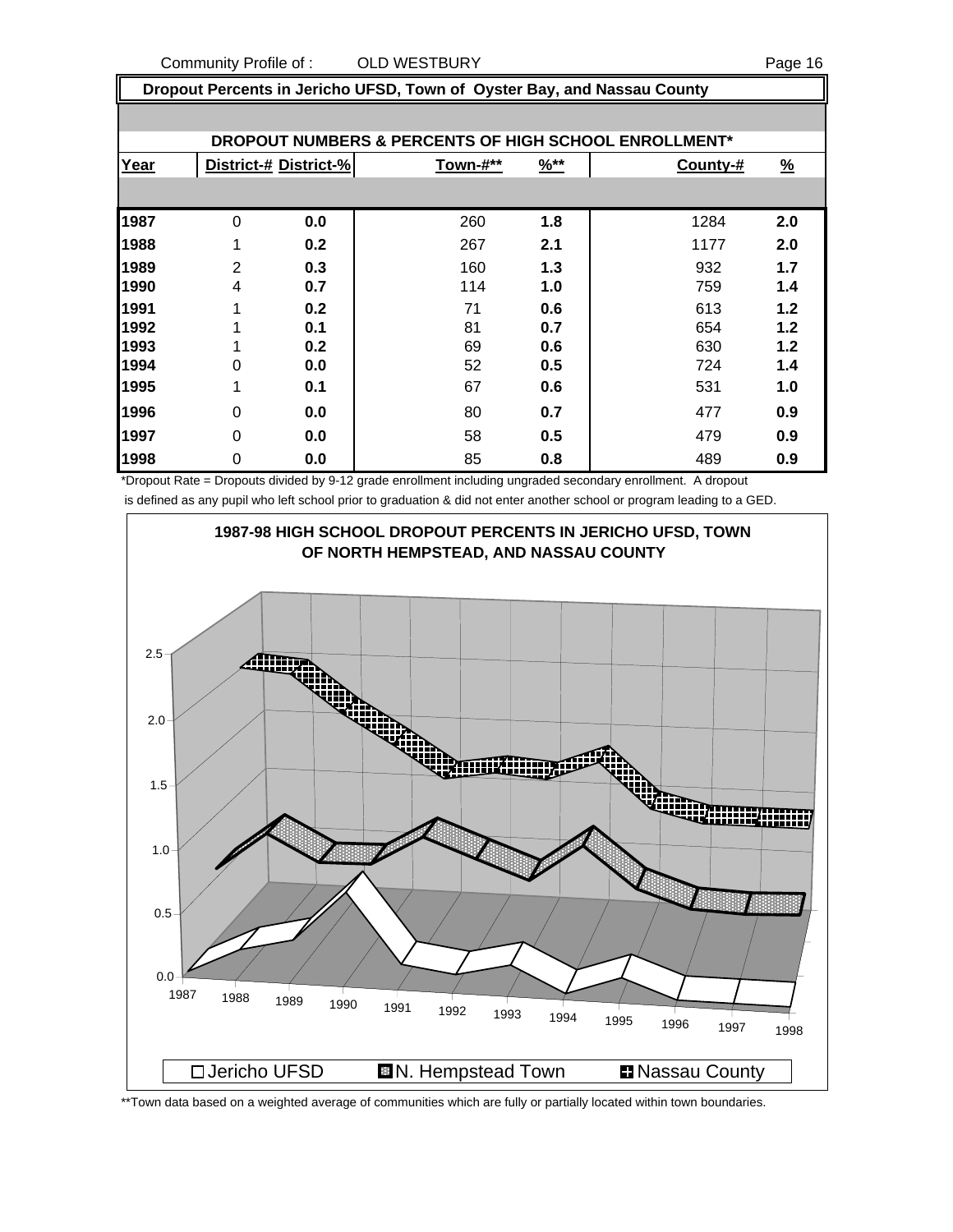| 1982-97 Total Births and Fertility Rates For Old Westbury 11568<br>Nassau County and New York State* |                     |           |                                       |           |               |                       |  |  |
|------------------------------------------------------------------------------------------------------|---------------------|-----------|---------------------------------------|-----------|---------------|-----------------------|--|--|
|                                                                                                      | <b>Old Westbury</b> |           | <b>Nassau County</b>                  |           |               | <b>New York State</b> |  |  |
|                                                                                                      |                     | Fertility |                                       | Fertility |               | Fertility             |  |  |
| Year                                                                                                 | Births**            | Rate      | <b>Births</b>                         | Rate      | <b>Births</b> | Rate                  |  |  |
| 1982                                                                                                 | 24                  | 10.9      | 14,342                                | 49.0      | 246,889       | 59.6                  |  |  |
| 1983                                                                                                 | 27                  | 12.6      | 14,541                                | 49.8      | 248,222       | 59.6                  |  |  |
| 1984                                                                                                 | 27                  | 13.2      | 14,758                                | 50.6      | 250,436       | 59.9                  |  |  |
| 1985                                                                                                 | 27                  | 13.6      | 15,247                                | 52.3      | 258,826       | 61.6                  |  |  |
| 1986                                                                                                 | 31                  | 15.8      | 15,567                                | 53.5      | 263,045       | 62.3                  |  |  |
| 1987                                                                                                 | 32                  | 17.2      | 16,504                                | 56.8      | 271,355       | 64.0                  |  |  |
| 1988                                                                                                 | 35                  | 19.7      | 17,072                                | 58.8      | 279,976       | 65.8                  |  |  |
| 1989                                                                                                 | 33                  | 19.2      | 17,700                                | 61.1      | 290,528       | 67.9                  |  |  |
| 1990                                                                                                 | 33                  | 20.0      | 18,180                                | 62.8      | 297,468       | 69.3                  |  |  |
| 1991                                                                                                 | 29                  | 17.4      | 17,864                                | 62.2      | 292,523       | 68.1                  |  |  |
| 1992                                                                                                 | 25                  | 14.3      | 18,065                                | 63.3      | 287,531       | 67.2                  |  |  |
| 1993                                                                                                 | 24                  | 13.4      | 17,931                                | 63.2      | 282,377       | 66.3                  |  |  |
| 1994                                                                                                 | 25                  | 13.7      | 17,903                                | 64.6      | 277,945       | 65.6                  |  |  |
| 1995                                                                                                 | 26                  | 14.5      | 18,084                                | 66.0      | 271,042       | 64.3                  |  |  |
| 1996                                                                                                 | 26                  | 14.3      | 17,722                                | 63.8      | 263,611       | 63.0                  |  |  |
| 1997                                                                                                 | 27                  | 14.5      | 17,100                                | 62.0      | 256,976       | 61.8                  |  |  |
| 40                                                                                                   |                     |           | 1982 - 1997 Old Westbury Total Births |           |               |                       |  |  |
| 35<br>30                                                                                             |                     |           |                                       |           |               |                       |  |  |
| Number of Births<br>25<br>20                                                                         |                     |           |                                       |           |               |                       |  |  |
| 15                                                                                                   |                     |           |                                       |           |               |                       |  |  |
| 10                                                                                                   |                     |           |                                       |           |               |                       |  |  |

1982-97 Total Births and Fertility Rates For Old Westbury 11568

\* Fertility rate based on live births per 1,000 female population 15-44. Data for 1990-97 reflect zip code boundaries. Data for prior years reflect the local community as comprised by census tracts. \*\* The number of births in the Old Westbury area is a three year "running" average for all years. Source: Nassau County & New York State Departments of Health.

1982 1983 1984 1985 1986 1987 1988 1989 1990 1991 1992 1993 1994 1995 1996 1997 **Year**

0

5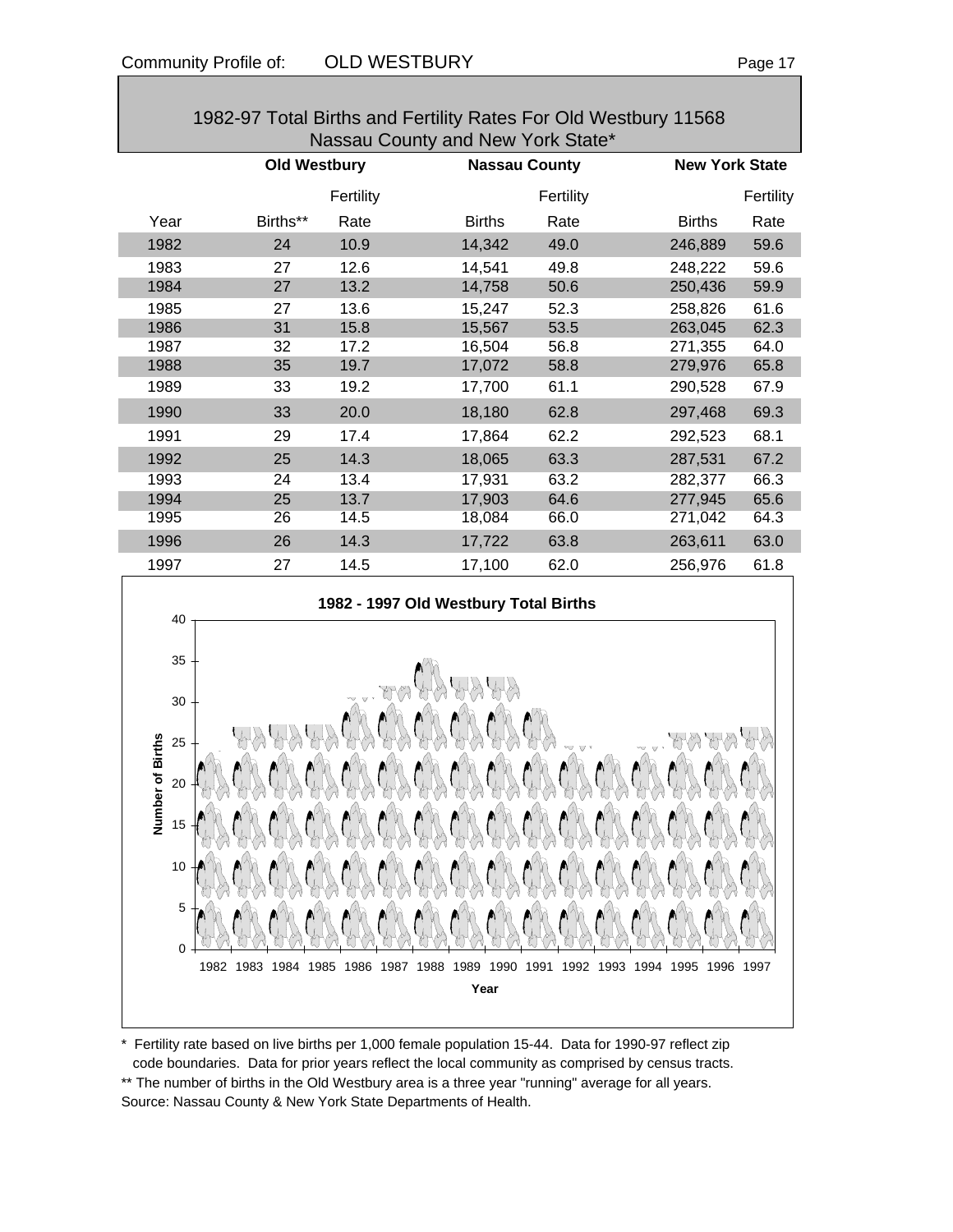| 1984-97 Births To Teen Mothers and Fertility Rates          |
|-------------------------------------------------------------|
| For Old Westbury 11568*, Nassau County and New York State** |

|      | <b>Old Westbury</b><br>Teen | Fertility |               | <b>Nassau County</b><br>Fertility | <b>New York State</b> | Fertility |
|------|-----------------------------|-----------|---------------|-----------------------------------|-----------------------|-----------|
| Year | Births***                   | Rate      | <b>Births</b> | Rate                              | <b>Births</b>         | Rate      |
| 1984 | $\Omega$                    | 0.8       | 668           | 12.2                              | 25,658                | 35.7      |
| 1985 | 0                           | 0.9       | 711           | 13.4                              | 25,470                | 36.4      |
| 1986 | $\Omega$                    | 0.0       | 685           | 13.4                              | 25,134                | 37.0      |
| 1987 | 0                           | 0.0       | 677           | 13.8                              | 25,080                | 38.0      |
| 1988 | $\mathbf 0$                 | 0.0       | 663           | 14.1                              | 25,861                | 40.3      |
| 1989 | 0                           | 0.0       | 679           | 15.0                              | 26,593                | 42.7      |
| 1990 | $\mathbf 0$                 | 0.0       | 674           | 15.6                              | 26,553                | 44.0      |
| 1991 | 0                           | 0.0       | 672           | 16.0                              | 26,216                | 44.1      |
| 1992 | $\Omega$                    | 0.0       | 629           | 15.1                              | 25,330                | 43.4      |
| 1993 | 0                           | 0.0       | 700           | 18.4                              | 25,515                | 44.3      |
| 1994 | $\Omega$                    | 0.5       | 682           | 18.2                              | 25,852                | 45.3      |
| 1995 | 0                           | 1.1       | 668           | 18.0                              | 24,805                | 43.6      |
| 1996 | $\Omega$                    | 1.5       | 637           | 15.8                              | 23,864                | 41.8      |
| 1997 | 0                           | 1.5       | 561           | 13.9                              | 22,185                | 38.5      |

\*\*\* In some of the years above, a teen fertility rate is greater than 0 when teen births are 0. This is possible because teen births are presented as a 3 year average and the actual teen birth number is between 0 and .5

![](_page_17_Figure_6.jpeg)

\* The number of birth to teen mothers in the Old Westbury area is a three year "running" average for all years.

\*\* Fertility rate based on live births per 1,000 female population 15-19. Data for 1990-97 reflect zip code boundaries. Data for prior years reflect the local community as comprised by census tracts. Source: Nassau County & New York State Departments of Health.